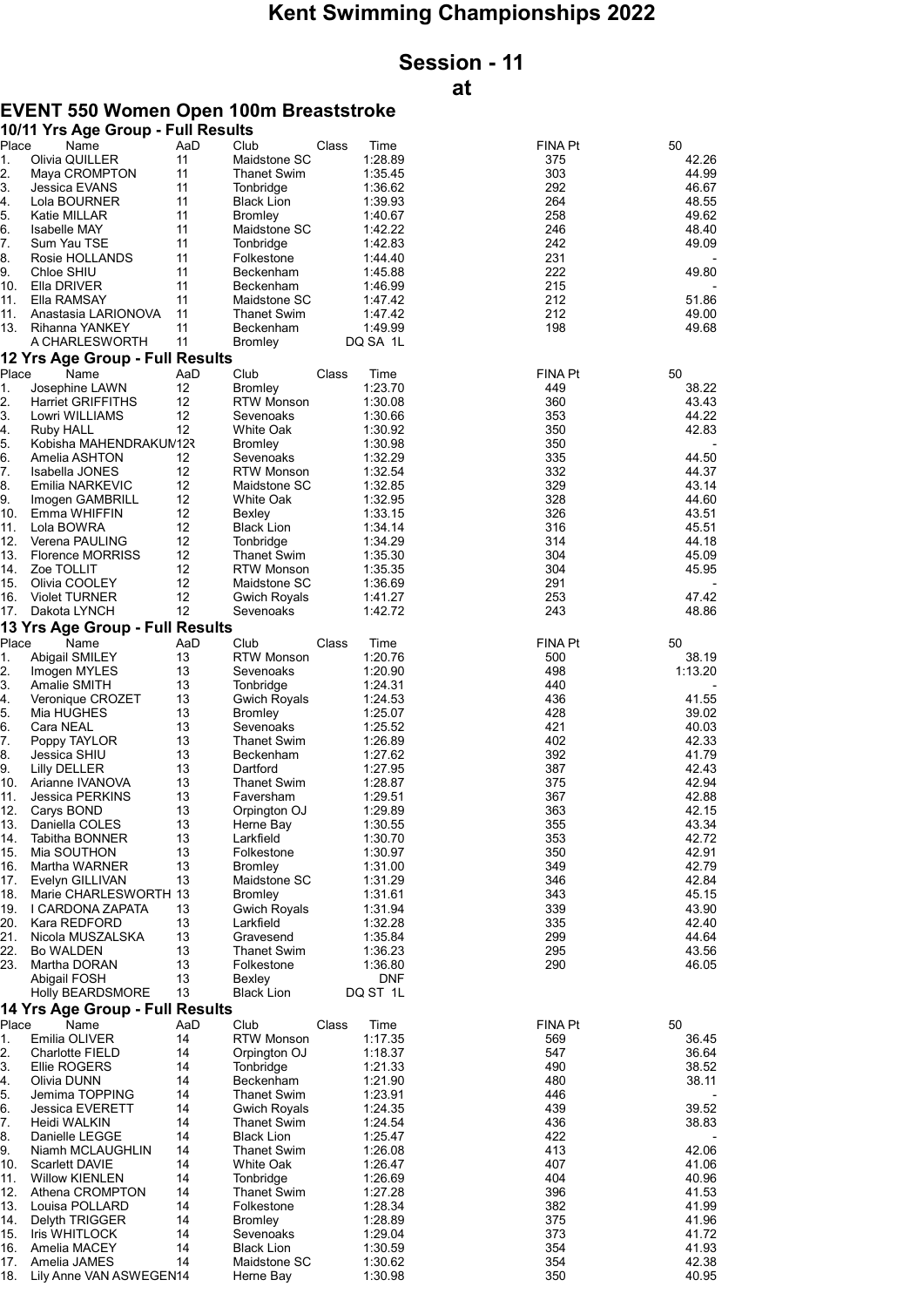|             | 15 Yrs Age Group - Full Results                                                       |           |                                           |       |                    |                 |                |
|-------------|---------------------------------------------------------------------------------------|-----------|-------------------------------------------|-------|--------------------|-----------------|----------------|
| Place<br>1. | Name<br>Natasha GREER                                                                 | AaD<br>15 | Club<br><b>Gwich Royals</b>               | Class | Time<br>1:20.54    | FINA Pt<br>504  | 50<br>39.58    |
| 2.          | Evie SMITH                                                                            | 15        | Maidstone SC                              |       | 1:20.81            | 499             | 38.21          |
| 3.          | Lan LE                                                                                | 15        | Bexley                                    |       | 1:20.92            | 497             | 37.35          |
| 4.          | Annie SANDERS                                                                         | 15        | <b>Gwich Royals</b>                       |       | 1:22.18            | 475             | 39.19          |
| 5.<br>6.    | Isobelle DILL-RUSSELL<br>Danielle VAN DER MERWES                                      | 15        | Dover Life<br>Sevenoaks                   |       | 1:23.53<br>1:24.20 | 452<br>441      | 39.86<br>40.11 |
| 7.          | <b>Isobel CAMPBELL</b>                                                                | 15        | Beckenham                                 |       | 1:24.53            | 436             | 39.70          |
| 8.          | Louise TAYLOR                                                                         | 15        | Beckenham                                 |       | 1:24.63            | 435             | 40.21          |
| 9.          | <b>Faith HARRIS</b>                                                                   | 15        | Beachfield                                |       | 1:24.95            | 430             | 38.98          |
| 10.         | <b>Fern GRAY</b><br>Amelia TOVEY                                                      | 15<br>15  | Sevenoaks                                 |       | 1:25.00            | 429<br>427      | 39.23          |
| 11.<br>12.  | Lisa HOWARD                                                                           | 15        | Sevenoaks<br><b>Bromley</b>               |       | 1:25.13<br>1:25.77 | 418             | 40.32          |
| 13.         | Caitlin MILLER                                                                        | 15        | Sevenoaks                                 |       | 1:27.86            | 388             |                |
| 14.         | Ella REDFORD                                                                          | 15        | Larkfield                                 |       | 1:29.36            | 369             |                |
| 15.         | Lillian COUNSELL                                                                      | 15        | Beckenham                                 |       | 1:29.39            | 369             | 41.50          |
| 16.<br>17.  | Rose TANNER-RUSH<br>Alice BLACK                                                       | 15<br>15  | White Oak<br>Erith & Dist                 |       | 1:29.45<br>1:29.71 | 368<br>365      | 43.01<br>41.91 |
| 18.         | Abigail SAUNDERS                                                                      | 15        | Sevenoaks                                 |       | 1:29.85            | 363             | 41.56          |
| 19.         | Leah WATSON                                                                           | 15        | <b>Black Lion</b>                         |       | 1:31.05            | 349             |                |
| 20.         | Maisie CHAMBERS                                                                       | 15        | Sevenoaks                                 |       | 1:31.95            | 339             | 43.65          |
| Place       | 16 Yrs Age Group - Full Results<br>Name                                               | AaD       | Club                                      |       |                    | <b>FINA Pt</b>  | 50             |
| 1.          | Hannah LEWIS                                                                          | 16        | <b>Bromley</b>                            | Class | Time<br>1:19.45    | 525             | 38.11          |
| 2.          | <b>Lilly-Marie DERRY</b>                                                              | 16        | Sevenoaks                                 |       | 1:19.78            | 519             | 37.67          |
| 3.          | Zoe EVERETT                                                                           | 16        | Gwich Royals                              |       | 1:20.29            | 509             | 37.49          |
| 4.          | Martha ROBERTS                                                                        | 16        | Sevenoaks                                 |       | 1:20.64            | 502             | 38.23          |
| 5.<br>6.    | Amber PIPER<br>Ella-Louise DOYLE                                                      | 16<br>16  | <b>Thanet Swim</b><br><b>Gwich Royals</b> |       | 1:20.93<br>1:21.46 | 497<br>487      |                |
| 7.          | Amy TOPPING                                                                           | 16        | <b>Thanet Swim</b>                        |       | 1:22.04            | 477             | 38.67          |
| 8.          | Erin O'HARA                                                                           | 16        | Saxon Crown                               |       | 1:23.68            | 450             | 38.47          |
| 9.          | Jessica BILL                                                                          | 16        | <b>Bromley</b>                            |       | 1:25.53            | 421             | 40.50          |
| 10.         | Jessica GOODWIN                                                                       | 16        | <b>Black Lion</b>                         |       | 1:25.66            | 419             |                |
| 11.<br>12.  | Kayla MOERMAN<br>Amy CONNER                                                           | 16<br>16  | Beachfield<br>Maidstone SC                |       | 1:26.33<br>1:26.40 | 409<br>408      | 40.76          |
| 13.         | Olivia RANSLEY                                                                        | 16        | Folkestone                                |       | 1:26.58            | 406             | 40.63          |
| 14.         | Phoebe COUZENS                                                                        | 16        | Bexley                                    |       | 1:28.19            | 384             | 41.24          |
| 15.         | Hannah SHIBLI                                                                         | 16        | Larkfield                                 |       | 1:32.71            | 330             | 44.43          |
| 16.         | Fern SNEDDON<br>17 Yrs/Over Age Group - Full Results                                  | 16        | <b>RTW Monson</b>                         | 6     | 1:54.29            | 176             | 54.56          |
| Place       | Name                                                                                  | AaD       | Club                                      | Class | Time               | <b>FINA Pt</b>  | 50             |
| 1.          | <b>Maddison LAY</b>                                                                   | 18        | <b>Thanet Swim</b>                        |       | 1:15.04            | 624             | 35.24          |
| 2.          | Lily JEWELL                                                                           | 20        | <b>Thanet Swim</b>                        |       | 1:15.18            | 620             | 35.39          |
| 3.          | Eliza POWELL                                                                          | 18        | Bromley                                   |       | 1:15.98            | 601             | 35.60          |
| 4.<br>5.    | Isobella ADAMS-HOWARD9<br>Imogen STODDART                                             | 17        | Beckenham<br>Sevenoaks                    |       | 1:16.89<br>1:17.70 | 580<br>562      |                |
| 6.          | <b>Holly GEAKE</b>                                                                    | 17        | Tonbridge                                 |       | 1:20.25            | 510             |                |
| 7.          | Lilou SAEIJS                                                                          | 17        | <b>Bromley</b>                            |       | 1:20.41            | 507             | 38.28          |
| 8.          | Samantha JACKSON                                                                      | 17        | Orpington OJ                              |       | 1:22.27            | 473             | 39.49          |
| 9.<br>10.   | <b>Jasmine WALLACE</b><br>Molly LOWN                                                  | 19<br>17  | Sevenoaks<br>Dover Life                   |       | 1:23.95<br>1:24.24 | 445<br>441      | 38.64          |
| 11.         | Rae STRAUPENIEKS                                                                      | 18        | <b>Bromley</b>                            |       | 1:24.29            | 440             | 39.13          |
| 12.         | Olivia RAY                                                                            | 18        | Gravesend                                 |       | 1:24.97            | 429             |                |
| 13.         | <b>Holly COLWELL</b>                                                                  | 18        | Sevenoaks                                 |       | 1:25.27            | 425             | 40.24          |
| 14.<br>15.  | Grace DOLMAN                                                                          | 18<br>17  | Beachfield                                |       | 1:25.62            | 420<br>410      | 39.71          |
| 16.         | Mia COLYER<br>Lucy BESSANT                                                            | 41        | <b>Black Lion</b><br>Maidstone SC         |       | 1:26.30<br>1:26.98 | 400             | 40.68          |
| 17.         | Amie HAWKINS                                                                          | 20        | Bexley                                    |       | 1:27.50            | 393             |                |
| 18.         | Olwen EVANS                                                                           | 18        | Bexley                                    |       | 1:27.98            | 387             | 40.53          |
| 19.         | Abigail HOGBEN                                                                        | 17        | Dover Life                                |       | 1:28.71            | 377             | 41.01          |
| 20.<br>21.  | Amy LONDESBROUGH<br>Olivia HARRY                                                      | 17<br>18  | Thanet Swim<br>Erith & Dist               |       | 1:29.20<br>1:29.38 | 371<br>369      | 41.71<br>41.47 |
| 22.         | Hollie BOZEAT                                                                         | 18        | Folkestone                                |       | 1:29.79            | 364             | 41.73          |
| 23.         | Rebecca PHILLIPS                                                                      | 18        | Maidstone SC                              |       | 1:31.35            | 345             | 42.45          |
| 24.         | Jemima RUDD-JONES                                                                     | 26        | <b>RTW Monson</b>                         | 14    | 2:08.54            | 124             | 1:02.26        |
| Place       | <b>Combined Result - Multi-Classification by British Para-Swimming Points</b><br>Name | AaD       | Club                                      | Class | Time               | <b>BDPoints</b> | 50             |
| 1.          | Fern SNEDDON                                                                          | 16        | <b>RTW Monson</b>                         | 6     | 1:54.29            | 486             | 54.56          |
| 2.          | Jemima RUDD-JONES                                                                     | 26        | <b>RTW Monson</b>                         | 14    | 2:08.54            | 180             | 1:02.26        |
|             | EVENT 551 Men Open 100m Breaststroke                                                  |           |                                           |       |                    |                 |                |
|             | 10/11 Yrs Age Group - Full Results                                                    |           |                                           |       |                    |                 |                |
| Place       | Name                                                                                  | AaD       | Club                                      |       | Time               | <b>FINA Pt</b>  | 50             |
| 1.<br>2.    | Charlie BRAID<br>Arthur DRIVER                                                        | 11<br>11  | Gwich Royals<br>Beckenham                 |       | 1:36.87<br>1:37.50 | 202<br>198      | 46.34<br>46.85 |
| 3.          | <b>Hayden SANDERS</b>                                                                 | 11        | Gwich Royals                              |       | 1:41.60            | 175             |                |
| 4.          | Aaron CHEN                                                                            | 11        | Gwich Royals                              |       | 1:41.96            | 173             | 48.78          |
| 5.          | Dominic WATERTON                                                                      | 11        | Tonbridge                                 |       | 1:45.16            | 158             | 49.77          |
| 6.          | <b>Oliver CARR</b>                                                                    | 11<br>11  | Maidstone SC                              |       | 1:45.76            | 155<br>147      | 49.98          |
| 7.<br>8.    | Jake MOK<br>Lucas BOND                                                                | 11        | White Oak<br>Orpington OJ                 |       | 1:47.74<br>1:49.34 | 140             |                |
|             | 12 Yrs Age Group - Full Results                                                       |           |                                           |       |                    |                 |                |
| Place       | Name                                                                                  | AaD       | Club                                      |       | Time               | <b>FINA Pt</b>  | 50             |
| 1.          | <b>Ben NEGUS</b>                                                                      | 12        | <b>Gwich Royals</b>                       |       | 1:26.50            | 284             | 40.99          |
| 2.<br>3.    | Thomas ELLERSHAW<br>Henry SHEPHERD                                                    | 12<br>12  | Sevenoaks<br>Orpington OJ                 |       | 1:29.48<br>1:31.16 | 256<br>242      | 42.15<br>43.33 |
| 4.          | William WEST                                                                          | 12        | <b>Thanet Swim</b>                        |       | 1:35.10            | 213             | 46.38          |
| 5.          | <b>Zyrell ONG</b>                                                                     | 12        | <b>Thanet Swim</b>                        |       | 1:35.88            | 208             |                |
| 6.          | Jago DALEY-ALLISON                                                                    | 12        | Beckenham                                 |       | 1:36.15            | 207             | 45.17          |
| 7.          | Ayotunde DAUDA                                                                        | 12        | Saxon Crown                               |       | 1:38.29            | 193             | 1:06.02        |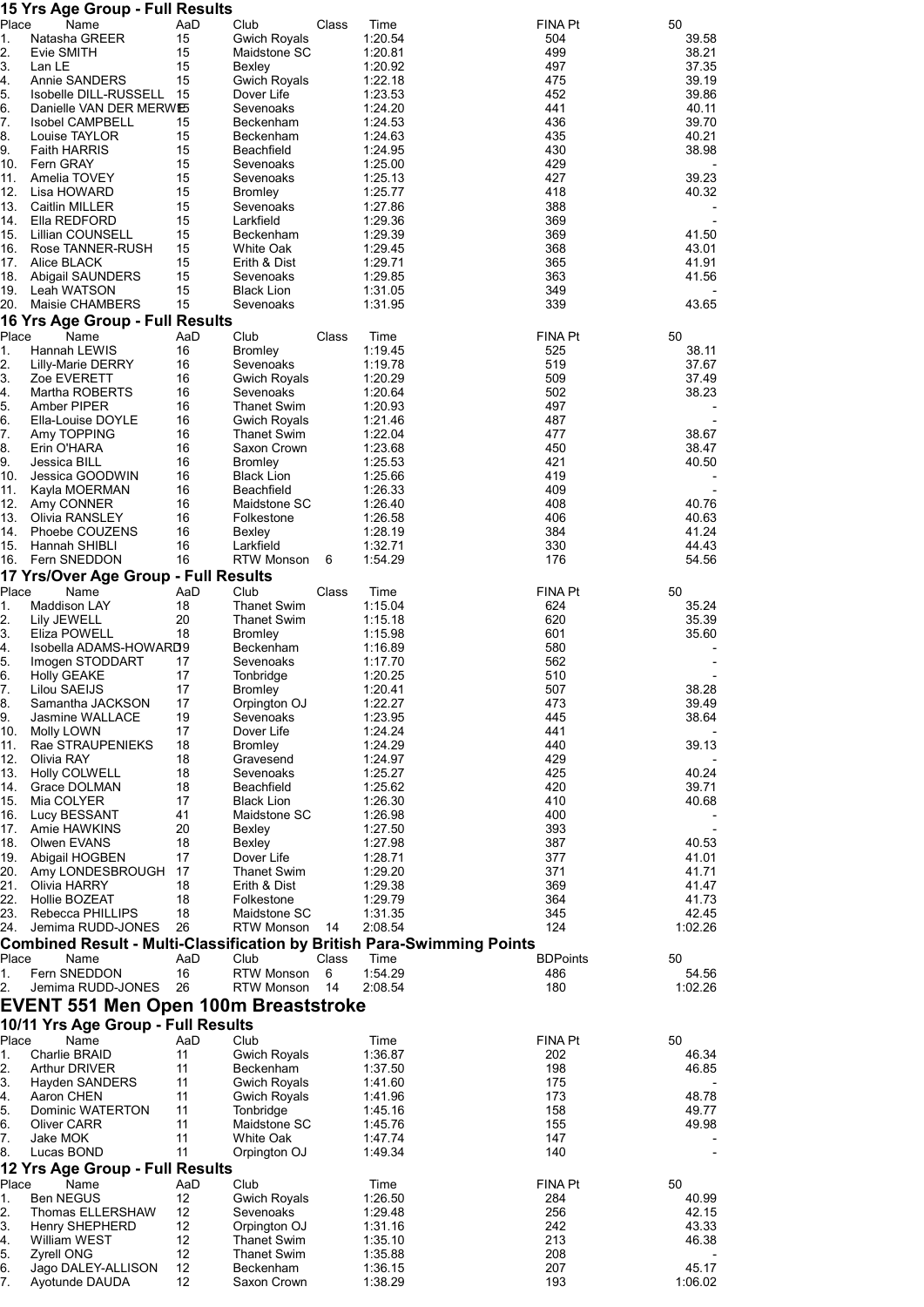| 8.<br>9.    | Sebastian TAYLOR<br>Wyn WILLIAMS               | 12<br>12  | Sevenoaks<br><b>Bromley</b>        | 1:39.27<br>1:40.04    | 188<br>183            | 47.03<br>47.27 |
|-------------|------------------------------------------------|-----------|------------------------------------|-----------------------|-----------------------|----------------|
| 10.         | Shekinah OLATUNJI                              | 12        | Orpington OJ                       | 1:40.32               | 182                   | 47.15          |
| 11.         | Thomas MURPHY                                  | 12<br>12  | Maidstone SC                       | 1:40.99               | 178                   | 47.53          |
| 12.<br>13.  | Jai BOROOAH<br>Rohan BISSETT                   | 12        | Bexley<br>RTW Monson               | 1:41.10<br>1:41.27    | 178<br>177            | 47.34<br>47.57 |
| 14.         | Zachary FREEAR                                 | 12        | Folkestone                         | 1:43.55               | 165                   | 50.04          |
|             | 13 Yrs Age Group - Full Results                | AaD       |                                    |                       |                       |                |
| Place<br>1. | Name<br>Jeremiah CARNEGIE                      | 13        | Club<br>Beckenham                  | Time<br>1:17.14       | <b>FINA Pt</b><br>400 | 50<br>37.19    |
| 2.          | Caspar NALEPA                                  | 13        | Gwich Royals                       | 1:21.72               | 337                   | 39.31          |
| 3.<br>4.    | James TAYLOR-WRIGHT 13<br>Oscar FARTHING       | 13        | <b>RTW Monson</b><br>Thanet Swim   | 1:22.23<br>1:22.59    | 330<br>326            | 38.88<br>39.14 |
| 5.          | <b>Edward WILLIAMS</b>                         | 13        | Dover Life                         | 1:24.33               | 306                   |                |
| 6.<br>7.    | William HOLDEN<br><b>Stanley READER</b>        | 13<br>13  | Bexley                             | 1:24.59               | 304<br>287            | 41.74          |
| 8.          | Rishan SHANKAR                                 | 13        | <b>Gwich Royals</b><br>Beckenham   | 1:26.20<br>1:28.33    | 267                   | 41.56          |
| 9.          | Sebastian HARMER                               | 13        | Maidstone SC                       | 1:28.65               | 264                   | 42.10          |
| 10.<br>11.  | Aaron GREEN<br>George GOODWIN                  | 13<br>13  | Sevenoaks<br><b>Black Lion</b>     | 1:28.94<br>1:29.16    | 261<br>259            | 43.31<br>41.50 |
| 12.         | David DICK                                     | 13        | Erith & Dist                       | 1:29.67               | 255                   | 41.39          |
| 13.<br>14.  | Leo NIKOLIC                                    | 13<br>13  | Dartford                           | 1:29.71               | 254<br>244            | 42.75          |
| 15.         | Nathaniel SAWYER<br><b>Benas BENDZIUNAS</b>    | 13        | Beckenham<br>Thanet Swim           | 1:30.95<br>1:31.31    | 241                   |                |
| 16.         | George FARTHING                                | 13        | Orpington OJ                       | 1:31.75               | 238                   | 42.79          |
|             | 14 Yrs Age Group - Full Results                |           |                                    |                       |                       |                |
| Place<br>1. | Name<br>Aran BISSETT                           | AaD<br>14 | Club<br><b>RTW Monson</b>          | Time<br>1:11.89       | <b>FINA Pt</b><br>495 | 50<br>34.09    |
| 2.          | Max EL-MOKADEM                                 | 14        | <b>RTW Monson</b>                  | 1:15.13               | 433                   | 35.89          |
| 3.<br>4.    | Kal-EI NTIAMOAH<br>Harry COCKS                 | 14<br>14  | Beckenham<br>Thanet Swim           | 1:19.67<br>1:19.86    | 363<br>361            | 37.67<br>38.73 |
| 5.          | Charley KING                                   | 14        | Thanet Swim                        | 1:19.90               | 360                   | 37.41          |
| 6.          | Oscar COLYER                                   | 14        | <b>Black Lion</b>                  | 1:22.25               | 330                   | 38.18          |
| 7.<br>8.    | Aubry ARMADA BENNET14<br>Oliver BOYCE          | 14        | Sevenoaks<br>Tonbridge             | 1:23.76<br>1:24.82    | 313<br>301            | 39.50          |
| 9.          | Xavier CURTIS                                  | 14        | Folkestone                         | 1:24.87               | 301                   | 40.14          |
| 10.<br>11.  | <b>Bilgin BLOOM</b><br>Daniel HARDING          | 14<br>14  | Bexley<br>Larkfield                | 1:24.92<br>1:25.29    | 300<br>296            | 39.69          |
| 12.         | Finn JACKSON                                   | 14        | Maidstone SC                       | 1:26.95               | 279                   | 40.39          |
| 13.         | Alex DUNSMORE                                  | 14        | Erith & Dist                       | 1:27.38               | 275                   | 39.76          |
| 14.<br>15.  | Sonny WILLIAMS<br>Ethan BIRD                   | 14<br>14  | MwayMaritime<br><b>Bromley</b>     | 1:29.26<br>1:31.21    | 258<br>242            | 41.60<br>41.03 |
|             | Abdul-Aziz BAKAR                               | 14        | Saxon Crown                        | DQ ST 1L              |                       |                |
|             | 15 Yrs Age Group - Full Results                |           |                                    |                       |                       |                |
| Place<br>1. | Name<br>Joshua INGLIS                          | AaD<br>15 | Club<br><b>Bromley</b>             | Time<br>1:11.33       | <b>FINA Pt</b><br>507 | 50<br>33.98    |
| 2.          | Demi ALLI                                      | 15        | Sevenoaks                          | 1:12.40               | 484                   |                |
| 3.<br>4.    | <b>Oliver WARNER</b><br><b>Finley GILHAM</b>   | 15<br>15  | <b>Bromley</b><br>Bexley           | 1:12.77<br>1:13.52    | 477<br>463            | 34.60<br>34.11 |
| 5.          | Alexander TOLLIT                               | 15        | <b>RTW Monson</b>                  | 1:14.37               | 447                   |                |
| 6.          | Tom HAWKINS                                    | 15        | Bexley                             | 1:15.61               | 425                   |                |
| 7.<br>8.    | Jack PASS<br>Lucas MAULE                       | 15<br>15  | Sevenoaks<br>Sevenoaks             | 1:16.33<br>1:16.53    | 413<br>410            | 36.00<br>36.42 |
| 9.          | Nam LE                                         | 15        | Bexley                             | 1:16.86               | 405                   |                |
| 10.<br>11.  | Louis TAYLOR<br><b>Henry NORMAN</b>            | 15<br>15  | Orpington OJ<br>Bromley            | 1:16.93<br>1:17.21    | 404<br>399            | 36.33<br>36.51 |
| 12.         | Lucas BRYL                                     | 15        | <b>Bromley</b>                     | 1:17.31               | 398                   | 36.20          |
| 13.<br>14.  | Gregor HUTCHISON<br>Vaatsalya SWARUP           | 15<br>15  | <b>Thanet Swim</b><br>Orpington OJ | 1:17.39<br>1:18.89    | 397<br>374            | 36.82<br>36.79 |
| 15.         | Andreas KOKKINI                                | 15        | Beckenham                          | 1:19.14               | 371                   |                |
| 16.         | Hayden ANNAN                                   | 15        | <b>RTW Monson</b>                  | 1:20.56               | 351                   | 37.68          |
| 17.<br>18.  | Thomas BARRETT<br>William CROSSLAND            | 15<br>15  | Orpington OJ<br><b>RTW Monson</b>  | 1:21.08<br>1:21.40    | 345<br>341            | 38.43          |
| 19.         | Liam STOCKWELL                                 | 15        | Maidstone SC                       | 1:22.10               | 332                   | 38.04          |
| 20.<br>21.  | <b>Brandon NATHAN</b><br>Gabriel CHARLESWORTH5 | 15        | Dartford<br><b>Bromley</b>         | 1:22.13<br>1:22.17    | 332<br>331            | 38.48<br>39.67 |
| 22.         | Ptolemy MANGAT                                 | 15        | Sevenoaks                          | 1:25.32               | 296                   | 39.60          |
|             | 16 Yrs Age Group - Full Results                |           |                                    |                       |                       |                |
| Place<br>1. | Name<br>Alexander CORVER                       | AaD<br>16 | Club<br><b>Bromley</b>             | Time<br>1:08.01       | <b>FINA Pt</b><br>585 | 50             |
| 2.          | Sam MARTIN-YOUNG                               | 16        | Sevenoaks                          | 1:12.03               | 492                   | 34.05          |
| 3.          | Albert WHITLOCK                                | 16        | Sevenoaks                          | 1:12.32               | 486                   | 34.34          |
| 4.<br>5.    | Kadeen JEMMOTT<br>Christian PAULING            | 16<br>16  | Bexley<br>Beckenham                | 1:13.85<br>1:14.19    | 456<br>450            | 34.13          |
| 6.          | Bryan DINEV                                    | 16        | Bexley                             | 1:15.91               | 420                   | 36.03          |
| 7.<br>8.    | Kieran ELVY<br>Oakley PRICE                    | 16<br>16  | Sevenoaks<br>Folkestone            | 1:16.64<br>1:18.14    | 408<br>385            | 36.23<br>35.57 |
| 9.          | Adam ZOUALI                                    | 16        | Bexley                             | 1:18.22               | 384                   | 35.69          |
| 10.         | Joshua CROMBIE                                 | 16<br>16  | Sevenoaks                          | 1:19.03               | 372<br>372            |                |
| 11.<br>12.  | Thomas BOYCE<br>Owen DUNSMORE                  | 16        | Tonbridge<br>Erith & Dist          | 1:19.08<br>1:19.41    | 367                   | 35.60          |
| 13.         | Ethan MARTIN                                   | 16        | Sevenoaks                          | 1:19.58               | 365                   |                |
| 14.<br>15.  | Teddy LEWIS<br>Shoban MAHENDRAKUMAR            | 16        | Saxon Crown<br><b>Bromley</b>      | 1:22.16<br>1:22.34    | 331<br>329            | 38.75<br>38.60 |
| 16.         | Zack CONNOR                                    | 16        | <b>Thanet Swim</b>                 | 1:22.43               | 328                   | 37.71          |
| 17.         | Callum HENNESSY                                | 16<br>16  | Saxon Crown                        | 1:22.61               | 326<br>321            | 38.78          |
| 18.<br>19.  | <b>Toby EDWARDS</b><br>Alexander NIKOLIC       | 16        | <b>RTW Monson</b><br>Dartford      | 1:23.01<br>1:23.30    | 318                   | 38.17<br>37.92 |
| 20.         | Colm MATHEMA                                   | 16        | Thanet Swim                        | 1:23.34               | 317                   | 39.18          |
| 21.         | <b>Charles STANLEY</b><br>Benjamin WATSON      | 16<br>16  | Maidstone SC<br>Sevenoaks          | 1:25.76<br><b>DNC</b> | 291                   | 39.74          |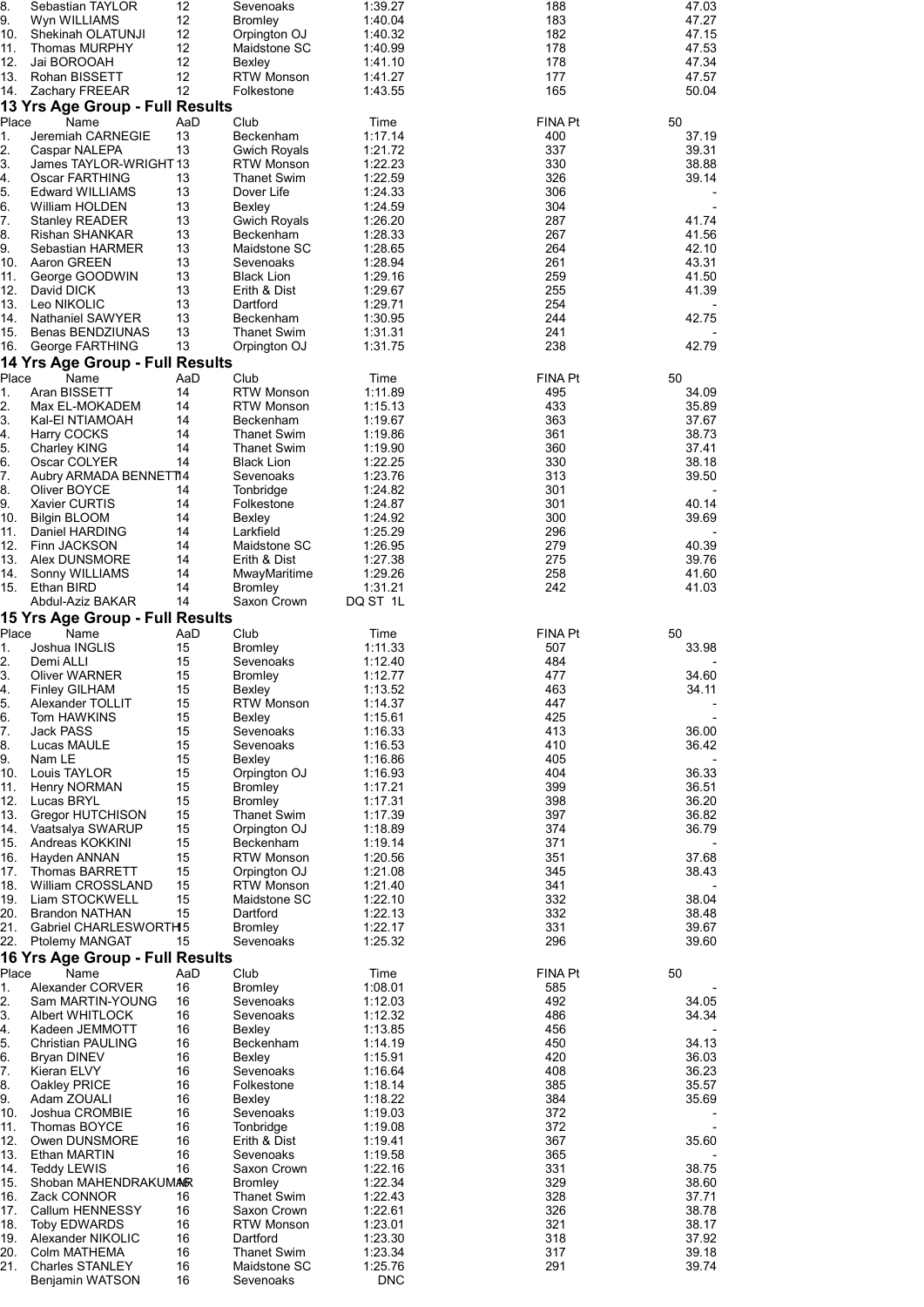|             | 17 Yrs/Over Age Group - Full Results         |           |                                        |                        |                       |                |
|-------------|----------------------------------------------|-----------|----------------------------------------|------------------------|-----------------------|----------------|
| Place<br>1. | Name<br><b>Matthew ROGERS</b>                | AaD<br>22 | Club<br><b>Bromley</b>                 | Time<br>1:03.56        | <b>FINA Pt</b><br>716 | 50<br>30.13    |
| 2.          | Pravin MAHENDRAKUMAR9                        |           | <b>Bromley</b>                         | 1:05.67                | 649                   | 31.24          |
| 3.          | Callum WOOLFENDEN                            | 17        | Beckenham                              | 1:07.30                | 603                   | 32.03          |
| 4.          | Matt BURROWS<br><b>Edward PAULING</b>        | 17<br>18  | Sevenoaks<br>Beckenham                 | 1:08.10                | 582<br>560            |                |
| 5.<br>6.    | Sebastian PICKERING                          | 17        | Bromley                                | 1:08.99<br>1:11.17     | 510                   | 32.45          |
| 7.          | Toby HENBEST                                 | 18        | Tonbridge                              | 1:11.30                | 507                   | 33.35          |
| 8.          | Afuwape OLADELE-AJOSE7                       |           | <b>Bromley</b>                         | 1:11.52                | 503                   | 32.52          |
| 9.<br>10.   | <b>Timothy LEBERL</b><br><b>Ben LANGDOWN</b> | 20<br>18  | Beckenham<br>Orpington OJ              | 1:12.62<br>1:12.91     | 480<br>474            | 34.42<br>33.52 |
| 11.         | Caiden HIBBERT                               | 17        | Sevenoaks                              | 1:13.90                | 455                   | 33.97          |
| 12.         | David ALLEN                                  | 17        | Sevenoaks                              | 1:14.01                | 453                   |                |
| 13.         | Jaedon LYNCH                                 | 17        | Sevenoaks                              | 1:14.26                | 449<br>445            | 33.88          |
| 14.<br>15.  | Kaiye ALARAN<br>Charlie ROWLEY               | 17<br>19  | Gwich Royals<br><b>Thanet Swim</b>     | 1:14.49<br>1:15.73     | 423                   | 34.11          |
| 16.         | David MAULE                                  | 17        | Sevenoaks                              | 1:16.06                | 418                   |                |
| 17.         | Anthony MORGAN                               | 18        | Gravesend                              | 1:16.34                | 413                   | 36.46          |
| 18.<br>19.  | Jacob WALKER<br>Frangiskos KAPATOS           | 17<br>18  | Gwich Royals<br>Dartford               | 1:16.44<br>1:16.61     | 412<br>409            | 34.97<br>34.96 |
| 20.         | Andrew GORE                                  | 17        | Larkfield                              | 1:16.70                | 407                   |                |
| 21.         | <b>Edward GASTON</b>                         | 19        | Maidstone SC                           | 1:16.72                | 407                   | 36.17          |
| 22.         | Nevan CHOU                                   | 17        | <b>Bromley</b>                         | 1:16.77                | 406                   | 35.03          |
| 23.<br>24.  | David LANGLEY<br>Apostolos KAPATOS           | 17<br>17  | Beckenham<br>Dartford                  | 1:17.00<br>1:18.56     | 403<br>379            | 34.87          |
| 25.         | Sachin MAHENDRAKUMAR                         |           | <b>Bromley</b>                         | 1:21.02                | 346                   | 38.04          |
| 26.         | <b>Nathaniel TURNER</b>                      | 17        | Dover Life                             | 1:22.20                | 331                   | 37.92          |
| 27.         | Noah SAUNDERS                                | 18        | Sevenoaks                              | 1:22.43                | 328                   | 38.11          |
|             | Henry KWOK                                   | 17        | Ashford Town                           | DQ T 1L                |                       |                |
|             | <b>EVENT 552 Women Open 50m Freestyle</b>    |           |                                        |                        |                       |                |
| Place       | 10/11 Yrs Age Group - Full Results<br>Name   | AaD       | Club                                   | Class<br>Time          | <b>FINA Pt</b>        |                |
| 1.          | Jessica EVANS                                | 11        | Tonbridge                              | 32.79                  | 376                   |                |
| 2.          | Bella FLAVIN                                 | 11        | Sevenoaks                              | 32.85                  | 374                   |                |
| 3.          | Jessica LONG                                 | 11<br>11  | Bexley                                 | 33.31<br>33.59         | 358<br>349            |                |
| 4.<br>5.    | Olivia QUILLER<br>Nel DZIKI                  | 11        | Maidstone SC<br><b>RTW Monson</b>      | 34.01                  | 337                   |                |
| 6.          | Sophia CALOUDIS                              | 11        | <b>Thanet Swim</b>                     | 34.15                  | 332                   |                |
| 7.          | Rihanna YANKEY                               | 11        | Beckenham                              | 34.27                  | 329                   |                |
| 8.<br>9.    | Julia ELVIDGE<br>Macey TUMBER                | 11<br>11  | Sevenoaks<br>Folkestone                | 34.29<br>34.45         | 328<br>324            |                |
| 10.         | A CHARLESWORTH                               | 11        | <b>Bromley</b>                         | 34.53                  | 322                   |                |
| 11.         | Jada YANKEY                                  | 10        | Beckenham                              | 34.67                  | 318                   |                |
| 12.         | India-Rose OSBORNE                           | 11        | Erith & Dist                           | 34.73                  | 316                   |                |
| 13.<br>14.  | Ramona HALL<br><b>Isabelle MILLS</b>         | 11<br>11  | Erith & Dist<br>Herne Bay              | 34.97<br>35.28         | 310<br>302            |                |
| 15.         | Sophia STIRRUPS                              | 11        | <b>Thanet Swim</b>                     | 35.42                  | 298                   |                |
| 16.         | Olivia BRADBURN                              | 11        | Erith & Dist                           | 35.48                  | 296                   |                |
| 17.<br>17.  | Paige MILLIGAN<br>Lola BOURNER               | 11<br>11  | Larkfield<br><b>Black Lion</b>         | 35.64<br>35.64         | 292<br>292            |                |
| 19.         | Darcie-Mae PILCHER                           | 11        | Thanet Swim                            | 35.82                  | 288                   |                |
| 20.         | Rosie HOLLANDS                               | 11        | Folkestone                             | 35.88                  | 287                   |                |
| 21.         | Chloe SHIU                                   | 11        | Beckenham                              | 36.22                  | 279                   |                |
| 22.         | Maya CROMPTON<br>23. Elena WHITE             | 11<br>11  | Thanet Swim<br>Beckenham               | 36.32<br>36.63         | 276<br>269            |                |
|             | Evelyn FORNASIER                             | 11        | Sevenoaks                              | DQ ST 1L               |                       |                |
|             | 12 Yrs Age Group - Full Results              |           |                                        |                        |                       |                |
| Place       | Name                                         | AaD       | Club                                   | Class<br>Time          | <b>FINA Pt</b>        |                |
| 1.<br>2.    | Josephine LAWN<br><b>Harriet GRIFFITHS</b>   | 12<br>12  | <b>Bromley</b><br><b>RTW Monson</b>    | 30.60<br>31.04         | 462<br>443            |                |
| 3.          | Isabella JONES                               | 12        | <b>RTW Monson</b>                      | 31.41                  | 427                   |                |
| 4.          | Amelia SMITH                                 | 12        | <b>Bromley</b>                         | 31.82                  | 411                   |                |
| 5.<br>6.    | Emilia NARKEVIC<br><b>Isla TURNER</b>        | 12<br>12  | Maidstone SC<br><b>Gwich Royals</b>    | 31.92<br>31.93         | 407<br>407            |                |
| 7.          | Olivia NORLEY                                | 12        | <b>RTW Monson</b>                      | 32.03                  | 403                   |                |
| 8.          | Poppy TRAYNIER                               | 12        | Beckenham                              | 32.18                  | 397                   |                |
| 9.          | Chizara EZEOKE                               | 12        | Dartford                               | 32.76                  | 377                   |                |
| 10.<br>11.  | Lowri WILLIAMS<br>Dakota LYNCH               | 12<br>12  | Sevenoaks<br>Sevenoaks                 | 32.82<br>32.86         | 375<br>373            |                |
| 12.         | Ellie POST                                   | 12        | <b>Black Lion</b>                      | 33.01                  | 368                   |                |
| 13.         | Ruby HALL                                    | 12        | White Oak                              | 33.04                  | 367                   |                |
| 14.         | Eva PORRECA                                  | 12        | <b>Thanet Swim</b>                     | 33.29                  | 359                   |                |
| 15.<br>16.  | <b>Addison CLARY</b><br>Verity DAVIDSON      | 12<br>12  | <b>RTW Monson</b><br><b>RTW Monson</b> | 33.34<br>33.58         | 357<br>350            |                |
| 16.         | Isabel BRAND                                 | 12        | <b>Gwich Royals</b>                    | 33.58                  | 350                   |                |
| 18.         | <b>Violet TURNER</b>                         | 12        | <b>Gwich Royals</b>                    | 33.76                  | 344                   |                |
| 19.<br>20.  | Hannah KENNEDY<br>Abigail HAMPSHIRE          | 12<br>12  | <b>Bromley</b><br>Beckenham            | 33.80<br>33.91         | 343<br>340            |                |
| 21.         | Zoe TOLLIT                                   | 12        | <b>RTW Monson</b>                      | 33.98                  | 338                   |                |
| 22.         | Mariella DUCANE                              | 12        | Thanet Swim                            | 34.16                  | 332                   |                |
|             | 13 Yrs Age Group - Full Results              |           |                                        |                        |                       |                |
| Place<br>1. | Name<br>Madeleine EVANS                      | AaD<br>13 | Club<br><b>RTW Monson</b>              | Class<br>Time<br>29.05 | <b>FINA Pt</b><br>540 |                |
| 2.          | Chloe-Ann NAYLOR                             | 13        | Beachfield                             | 30.00                  | 491                   |                |
| 3.          | Daniella COLES                               | 13        | Herne Bay                              | 30.12                  | 485                   |                |
| 4.<br>5.    | <b>Tilly POLLARD</b><br>Daisy DRAPER         | 13<br>13  | Folkestone<br>Orpington OJ             | 30.16<br>30.17         | 483<br>482            |                |
| 6.          | Mia HUGHES                                   | 13        | <b>Bromley</b>                         | 30.20                  | 481                   |                |

7. Reese HUCKLE 13 RTW Monson 30.22 480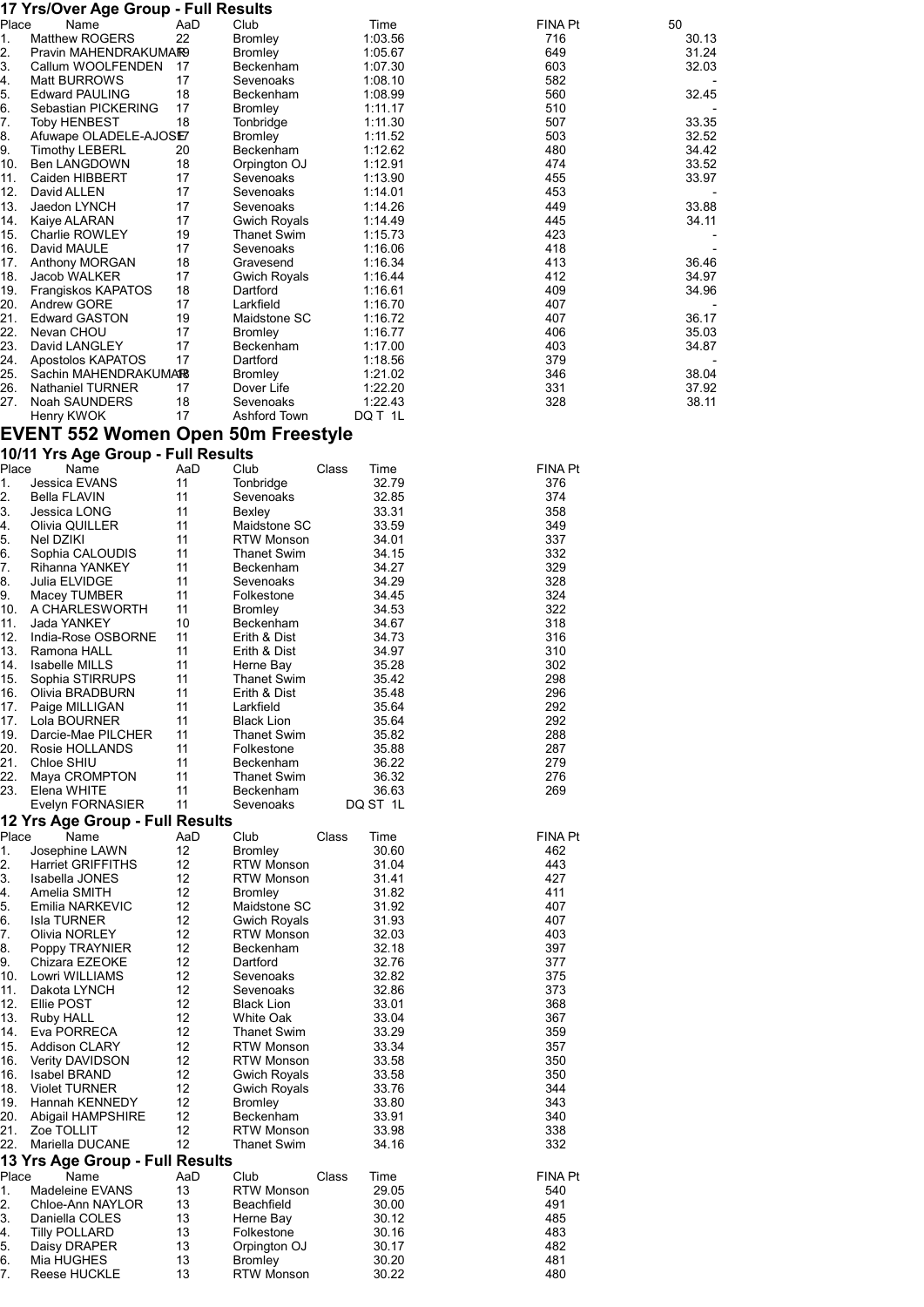| 8.         | Morgan PASHLEY                                | 13       | Maidstone SC                             |       | 30.23          | 480            |
|------------|-----------------------------------------------|----------|------------------------------------------|-------|----------------|----------------|
| 9.<br>10.  | Amalie SMITH<br>Lilly DELLER                  | 13<br>13 | Tonbridge<br>Dartford                    |       | 30.27<br>30.34 | 478<br>474     |
| 11.        | Haniell-Zen ONG                               | 13       | Thanet Swim                              |       | 30.43          | 470            |
| 11.        | Jessica PERKINS                               | 13       | Faversham                                |       | 30.43          | 470            |
| 13.<br>14. | Isabella ARUNDELL<br><b>Maddison NOTLEY</b>   | 13<br>13 | Maidstone SC<br>MwayMaritime             |       | 30.57<br>30.85 | 464<br>451     |
| 15.        | Calli RAMSAY                                  | 13       | Maidstone SC                             |       | 30.90          | 449            |
| 16.        | Abigail FOSH                                  | 13       | Bexley                                   |       | 31.10          | 440            |
| 17.<br>18. | Niamh CLARKE<br>Abigail SMILEY                | 13<br>13 | Erith & Dist<br><b>RTW Monson</b>        |       | 31.32<br>31.33 | 431<br>431     |
| 19.        | Kara REDFORD                                  | 13       | Larkfield                                |       | 31.36          | 429            |
| 20.        | Martha WARNER                                 | 13       | <b>Bromley</b>                           |       | 31.55          | 422            |
| 21.        | Isabel SLOWINSKI                              | 13       | Sevenoaks                                |       | 31.78          | 413            |
| 22.<br>23. | Poppy TAYLOR<br>Eryka MAJEWSKA                | 13<br>13 | Thanet Swim<br>Maidstone SC              |       | 32.15<br>32.16 | 399<br>398     |
|            | 14 Yrs Age Group - Full Results               |          |                                          |       |                |                |
| Place      | Name                                          | AaD      | Club                                     | Class | Time           | <b>FINA Pt</b> |
| 1.         | Emilia OLIVER                                 | 14       | <b>RTW Monson</b>                        |       | 29.31          | 526            |
| 2.<br>3.   | Hazel CHILD<br>Delyth TRIGGER                 | 14<br>14 | Larkfield<br>Bromley                     |       | 29.59<br>29.71 | 511<br>505     |
| 4.         | Lilia FORNASIER                               | 14       | Sevenoaks                                |       | 29.78          | 502            |
| 5.         | Chloe EDWARDS                                 | 14       | <b>RTW Monson</b>                        |       | 29.79          | 501            |
| 6.         | Anabel WARREN                                 | 14       | Sevenoaks<br><b>Thanet Swim</b>          |       | 29.84          | 499            |
| 7.<br>8.   | Athena CROMPTON<br>Caitlyn SEMPLE             | 14<br>14 | Sevenoaks                                |       | 29.88<br>29.95 | 497<br>493     |
| 9.         | Danielle LEGGE                                | 14       | <b>Black Lion</b>                        |       | 30.01          | 490            |
| 10.        | Ciara FLISHER                                 | 14       | Folkestone                               |       | 30.08          | 487            |
| 11.        | Scarlett DAVIE                                | 14       | White Oak                                |       | 30.22          | 480            |
| 12.<br>13. | Martyna KARABACZ<br>I NIGHTINGALE-ELLIS       | 14<br>14 | <b>Gwich Royals</b><br><b>RTW Monson</b> |       | 30.38<br>30.39 | 472<br>472     |
| 14.        | Heidi WALKIN                                  | 14       | <b>Thanet Swim</b>                       |       | 30.40          | 472            |
| 15.        | Mia ARMSTRONG                                 | 14       | Dartford                                 |       | 30.45          | 469            |
| 16.        | Isabelle TRAYNIER                             | 14       | Beckenham                                |       | 30.47          | 468            |
| 17.<br>18. | Louisa POLLARD<br>Jessica EVERETT             | 14<br>14 | Folkestone<br>Gwich Royals               |       | 30.60<br>30.82 | 462<br>452     |
| 19.        | Ellie ROGERS                                  | 14       | Tonbridge                                |       | 30.89          | 449            |
| 20.        | Chenai CHAZA                                  | 14       | Maidstone SC                             |       | 30.98          | 446            |
| 21.        | Imogen SULLIVAN                               | 14       | Bexley                                   |       | 31.04          | 443            |
| 22.        | Isla HEALY<br>15 Yrs Age Group - Full Results | 14       | Maidstone SC                             |       | 31.11          | 440            |
| Place      | Name                                          | AaD      | Club                                     | Class | Time           | <b>FINA Pt</b> |
| 1.         | Hannah MURPHY                                 | 15       | Maidstone SC                             |       | 28.34          | 582            |
| 2.         | <b>Beatrice PICKERING</b>                     | 15       | <b>Bromley</b>                           |       | 28.46          | 575            |
| 3.<br>4.   | Emily SERAFINI<br>Annie SANDERS               | 15<br>15 | Bromley<br><b>Gwich Royals</b>           |       | 28.82<br>28.88 | 554<br>550     |
| 5.         | Evie SMITH                                    | 15       | Maidstone SC                             |       | 29.02          | 542            |
| 6.         | Emily-Rose EVANS                              | 15       | Dover Life                               |       | 29.09          | 538            |
| 6.         | Kahlen ARUNDELL                               | 15       | Maidstone SC                             |       | 29.09          | 538            |
| 8.<br>9.   | Jessica GABLE<br>Chloe DESIDERIO              | 15<br>15 | <b>RTW Monson</b><br>Dover Life          |       | 29.16<br>29.32 | 534<br>526     |
| 10.        | Louise TAYLOR                                 | 15       | Beckenham                                |       | 29.39          | 522            |
| 11.        | Fern GRAY                                     | 15       | Sevenoaks                                |       | 29.76          | 503            |
| 12.        | Amelia TOVEY                                  | 15       | Sevenoaks                                |       | 30.14          | 484            |
| 13.<br>14. | Ella REDFORD<br>Rosemary JAMES                | 15<br>15 | Larkfield<br>Beckenham                   |       | 30.18<br>30.27 | 482<br>478     |
| 14.        | Lyanna GORE                                   | 15       | Larkfield                                |       | 30.27          | 478            |
| 16.        | <b>Faith HARRIS</b>                           | 15       | Beachfield                               |       | 30.41          | 471            |
| 17.        | Lisa HOWARD                                   | 15       | <b>Bromley</b>                           |       | 30.43          | 470            |
| 18.<br>19. | Nina ORESKOVIC<br>Abigail SAUNDERS            | 15<br>15 | Erith & Dist<br>Sevenoaks                |       | 30.58<br>31.02 | 463<br>444     |
| 20.        | Millie ATKINSON                               | 15       | <b>Gwich Royals</b>                      |       | 31.06          | 442            |
| 21.        | Isobelle DILL-RUSSELL                         | 15       | Dover Life                               |       | 31.24          | 434            |
| 22.        | Alice BLACK                                   | 15       | Erith & Dist                             |       | 31.26          | 434            |
| 23.<br>24. | Natasha BRIGHTWELL<br>Phoebe STINTON          | 15<br>15 | Dartford<br>Thanet Swim                  |       | 31.63<br>31.86 | 419<br>410     |
|            | 16 Yrs Age Group - Full Results               |          |                                          |       |                |                |
| Place      | Name                                          | AaD      | Club                                     | Class | Time           | <b>FINA Pt</b> |
| 1.         | Izabella OKARO                                | 16       | Sevenoaks                                |       | 27.28          | 653            |
| 2.<br>3.   | Kasia TITTERTON<br>Lola BURNS                 | 16<br>16 | <b>Bromley</b><br>Beckenham              |       | 27.56<br>28.21 | 633<br>590     |
| 4.         | Annabella COTTRELL                            | 16       | Gwich Royals                             |       | 28.42          | 577            |
| 5.         | <b>Lilly-Marie DERRY</b>                      | 16       | Sevenoaks                                |       | 28.67          | 562            |
| 6.         | Sophia O'NEILL                                | 16       | Orpington OJ                             |       | 28.92          | 548            |
| 7.<br>7.   | Katie WEEKLY<br>Amber PIPER                   | 16<br>16 | Beckenham<br>Thanet Swim                 |       | 29.22<br>29.22 | 531<br>531     |
| 9.         | Freya JOHNSTON                                | 16       | Folkestone                               |       | 29.23          | 531            |
| 9.         | Amy TOPPING                                   | 16       | <b>Thanet Swim</b>                       |       | 29.23          | 531            |
| 11.        | Isla MARSHALL                                 | 16       | <b>RTW Monson</b>                        |       | 29.37          | 523            |
| 12.<br>13. | Erica MCGLINCHEY<br>Abbie OUTRAM              | 16<br>16 | Gwich Royals<br>Maidstone SC             |       | 29.63<br>29.69 | 509<br>506     |
| 14.        | Amy CONNER                                    | 16       | Maidstone SC                             |       | 29.72          | 505            |
| 15.        | Jessica BILL                                  | 16       | <b>Bromley</b>                           |       | 29.84          | 499            |
| 16.        | Martha ROBERTS                                | 16       | Sevenoaks                                |       | 29.95          | 493            |
|            |                                               |          |                                          |       |                |                |
| 17.<br>18. | Lottie SCRIVEN<br>Fern SNEDDON                | 16<br>16 | <b>Thanet Swim</b><br><b>RTW Monson</b>  | 6     | 30.23<br>39.56 | 480<br>214     |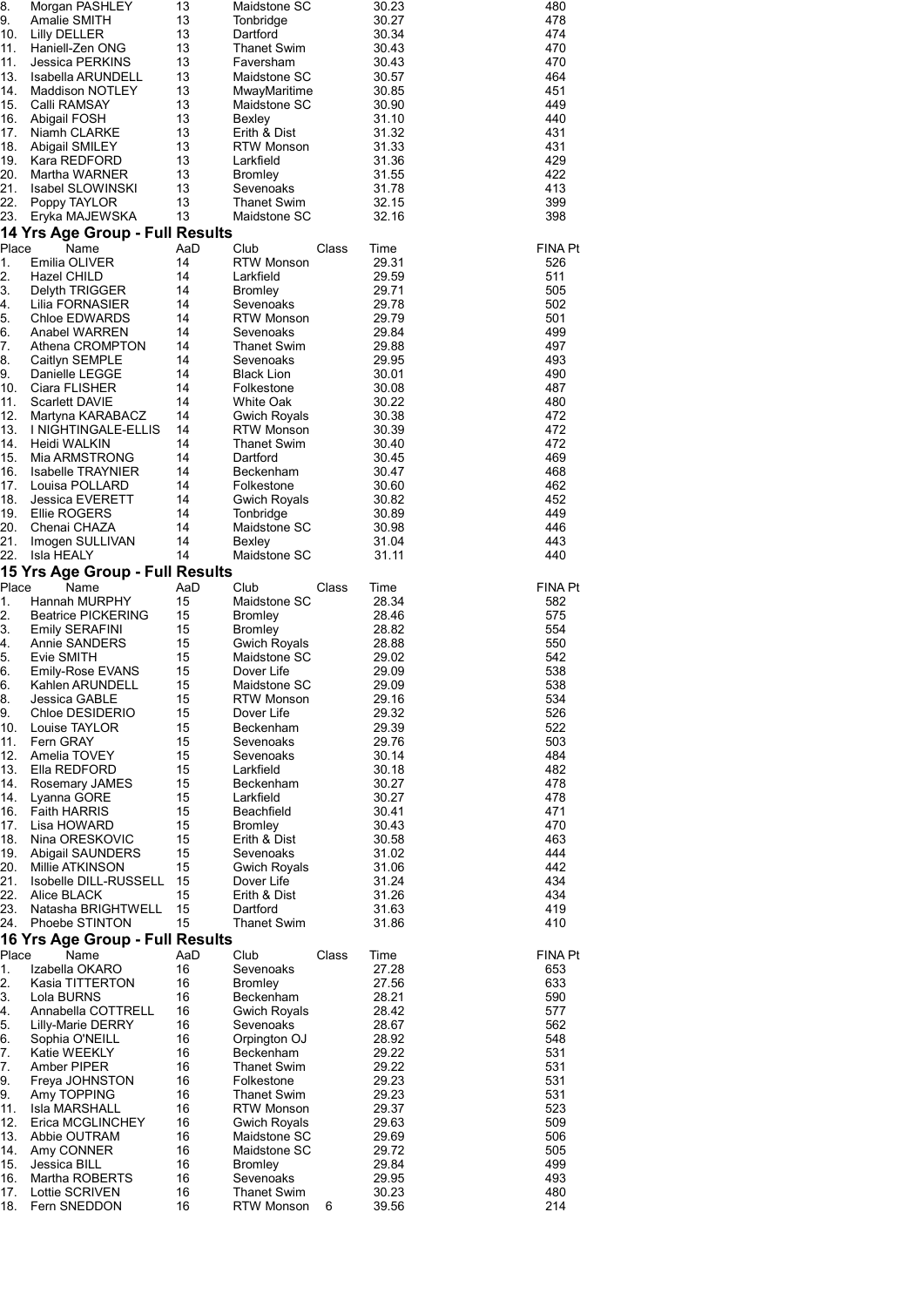| Place      | Name                                                                                        | AaD      | Club                                 | Class | Time           | <b>FINA Pt</b>  |
|------------|---------------------------------------------------------------------------------------------|----------|--------------------------------------|-------|----------------|-----------------|
| 1.<br>2.   | Evelyn DAVIS<br>Katie LATHAM                                                                | 18<br>25 | <b>Bromley</b><br><b>Bromley</b>     |       | 25.98<br>26.34 | 756<br>725      |
| 3.         | Emma VAN SELM                                                                               | 19       | <b>Bromley</b>                       |       | 27.00          | 673             |
| 4.         | Annabel SMITH                                                                               | 19       | Bromley                              |       | 27.18          | 660             |
| 5.         | Tiegan CHILD                                                                                | 20       | <b>Bromley</b>                       |       | 27.45          | 641             |
| 6.         | Caitlin EBBAGE                                                                              | 17       | Tonbridge                            |       | 27.53          | 635             |
| 7.<br>8.   | Lilie CHAMBERS<br>Amelia CHILDS                                                             | 18<br>18 | Sevenoaks<br>Sevenoaks               |       | 27.92<br>28.15 | 609<br>594      |
| 9.         | Blythe JOLLEY-ELLIS                                                                         | 18       | Orpington OJ                         |       | 28.66          | 563             |
| 10.        | Leigha MITCHELL                                                                             | 26       | Beachfield                           |       | 28.70          | 560             |
| 11.        | Mia COLYER                                                                                  | 17       | <b>Black Lion</b>                    |       | 28.73          | 559             |
| 12.        | Callie-Ann WARRINGTON22                                                                     |          | Tonbridge                            |       | 28.77          | 556             |
| 13.<br>14. | Lilou SAEIJS<br>Eliza POWELL                                                                | 17<br>18 | Bromley<br>Bromley                   |       | 28.90<br>28.94 | 549<br>547      |
| 15.        | Edith NORTON                                                                                | 19       | Sevenoaks                            |       | 28.95          | 546             |
| 16.        | Daisy WIDDOWSON                                                                             | 18       | Sevenoaks                            |       | 29.04          | 541             |
| 16.        | Rae STRAUPENIEKS                                                                            | 18       | Bromley                              |       | 29.04          | 541             |
| 18.        | <b>Holly COLWELL</b>                                                                        | 18       | Sevenoaks                            |       | 29.06          | 540             |
| 19.<br>20. | Hannah ELVIDGE<br>Jordan ROGERS-MILLS                                                       | 20<br>19 | Sevenoaks<br>Dover Life              |       | 29.17<br>29.32 | 534<br>526      |
| 21.        | Jodie MITCHELL                                                                              | 24       | Beachfield                           |       | 29.35          | 524             |
| 22.        | Annabel WILSON                                                                              | 18       | Beckenham                            |       | 29.36          | 523             |
| 23.        | Madeleine SULLIVAN                                                                          | 17       | Bexley                               |       | 29.58          | 512             |
| 24.<br>25. | Isabella CLARKE<br>Amelia LODGE                                                             | 17<br>19 | <b>Black Lion</b><br>Sevenoaks       |       | 29.71<br>29.73 | 505<br>504      |
| 26.        | Imogen STODDART                                                                             | 17       | Sevenoaks                            |       | 30.12          | 485             |
| 27.        | Samantha JACKSON                                                                            | 17       | Orpington OJ                         |       | 30.26          | 478             |
| 28.        | Katie BILLINGS                                                                              | 17       | Beckenham                            |       | 30.29          | 477             |
| 29.        | Hope PAICE                                                                                  | 20       | MwayMaritime                         |       | 30.62          | 461             |
| 30.        | Jemima RUDD-JONES<br>Combined Result - Multi-Classification by British Para-Swimming Points | 26       | <b>RTW Monson</b>                    | 14    | 45.38          | 141             |
| Place      | Name                                                                                        | AaD      | Club                                 | Class | Time           | <b>BDPoints</b> |
| 1.         | Fern SNEDDON                                                                                | 16       | <b>RTW Monson</b>                    | 6     | 39.56          | 568             |
| 2.         | Jemima RUDD-JONES                                                                           | 26       | <b>RTW Monson</b>                    | 14    | 45.38          | 195             |
|            | <b>EVENT 553 Men Open 50m Freestyle</b>                                                     |          |                                      |       |                |                 |
|            | 10/11 Yrs Age Group - Full Results                                                          |          |                                      |       |                |                 |
| Place      | Name                                                                                        | AaD      | Club                                 | Class | Time           | FINA Pt         |
| 1.<br>2.   | Charlie BRAID                                                                               | 11<br>11 | <b>Gwich Royals</b>                  |       | 31.97          | 279             |
| 3.         | Hayden SANDERS<br>Maksim ANDRUKOVICS                                                        | 11       | Gwich Royals<br>Beckenham            |       | 32.60<br>32.74 | 263<br>260      |
| 4.         | Thomas DE CRUZ                                                                              | 10       | Beckenham                            |       | 34.00          | 232             |
| 5.         | Reuben SMITH                                                                                | 11       | Thanet Swim                          |       | 34.85          | 215             |
| 6.         | Dane RAWKINS                                                                                | 10       | Sevenoaks                            |       | 34.86          | 215             |
| 7.<br>8.   | <b>Phoenix CLARY</b><br>Lucas BOND                                                          | 10<br>11 | <b>RTW Monson</b><br>Orpington OJ    |       | 35.10<br>35.54 | 211<br>203      |
| 9.         | Jake MOK                                                                                    | 11       | White Oak                            |       | 36.35          | 190             |
| 10.        | Dominic WATERTON                                                                            | 11       | Tonbridge                            |       | 36.68          | 185             |
| 11.        | Oliver RATCHFORD                                                                            | 11       | <b>Black Lion</b>                    |       | 37.61          | 171             |
| Place      | 12 Yrs Age Group - Full Results<br>Name                                                     | AaD      | Club                                 | Class | Time           | FINA Pt         |
| 1.         | Thomas LOVE                                                                                 | 12       | Beckenham                            |       | 30.36          | 326             |
| 2.         | Oliver BECKWITH                                                                             | 12       | MwayMaritime                         |       | 30.72          | 315             |
| 3.         | William SEREKI                                                                              | 12       | Maidstone SC                         |       | 30.89          | 310             |
| 4.         | <b>Justin CHENU</b>                                                                         | 12       | MwayMaritime                         |       | 31.48          | 293             |
| 5.<br>6.   | Lanre DADA<br>Damian DADKOV                                                                 | 12<br>12 | Maidstone SC<br><b>Bromley</b>       |       | 31.85<br>31.88 | 282<br>282      |
| 7.         | Jago DALEY-ALLISON                                                                          | 12       | Beckenham                            |       | 31.91          | 281             |
| 8.         | <b>Finlay SMITH</b>                                                                         | 12       | Thanet Swim                          |       | 31.95          | 280             |
| 9.         | George O'CONNELL                                                                            | 12       | Erith & Dist                         |       | 32.21          | 273             |
| 10.        | Harvey KERSHAW                                                                              | 12       | <b>Black Lion</b>                    |       | 32.32          | 270             |
| 11.<br>12. | Henry SHEPHERD<br><b>Azret DELANIN</b>                                                      | 12<br>12 | Orpington OJ<br><b>Bromley</b>       |       | 32.38<br>32.42 | 269<br>268      |
| 13.        | Charlie COCKS                                                                               | 12       | Thanet Swim                          |       | 32.52          | 265             |
| 14.        | Thomas ELLERSHAW                                                                            | 12       | Sevenoaks                            |       | 32.74          | 260             |
| 15.        | Rohan BISSETT                                                                               | 12       | <b>RTW Monson</b>                    |       | 33.13          | 251             |
| 16.<br>17. | Zyrell ONG<br>Wyn WILLIAMS                                                                  | 12<br>12 | <b>Thanet Swim</b><br><b>Bromley</b> |       | 33.47<br>33.48 | 243<br>243      |
| 18.        | Benan BLOOM                                                                                 | 12       | Bexley                               |       | 33.53          | 242             |
| 19.        | Haoming DU                                                                                  | 12       | Beckenham                            |       | 33.60          | 241             |
| 20.        | <b>Riley GILHAM</b>                                                                         | 12       | Bexley                               |       | 33.64          | 240             |
| 21.<br>22. | Ethan GREEN                                                                                 | 12<br>12 | Sevenoaks                            |       | 34.06<br>34.35 | 231<br>225      |
|            | Jai BOROOAH<br>Alexandros KAPATOS                                                           | 12       | Bexley<br>Dartford                   |       | DQ ST 1L       |                 |
|            | 13 Yrs Age Group - Full Results                                                             |          |                                      |       |                |                 |
| Place      | Name                                                                                        | AaD      | Club                                 | Class | Time           | <b>FINA Pt</b>  |
| 1.         | <b>Filip GRIGORAS</b>                                                                       | 13<br>13 | Thanet Swim                          |       | 28.22          | 406             |
| 2.<br>3.   | Caspar NALEPA<br>George GOODWIN                                                             | 13       | Gwich Royals<br><b>Black Lion</b>    |       | 28.39<br>29.06 | 399<br>372      |
| 4.         | Jeremiah CARNEGIE                                                                           | 13       | Beckenham                            |       | 29.37          | 360             |
| 5.         | Raef OWEN                                                                                   | 13       | Gwich Royals                         |       | 29.55          | 354             |
| 5.         | <b>Edward WILLIAMS</b>                                                                      | 13       | Dover Life                           |       | 29.55          | 354             |
| 7.         | Amir OLALEKAN                                                                               | 13       | Tonbridge                            |       | 29.57          | 353             |
| 8.<br>9.   | Leo NIKOLIC<br>Albert BROOKS                                                                | 13<br>13 | Dartford<br><b>Bromley</b>           |       | 29.65<br>29.78 | 350<br>346      |
| 10.        | Aaron MAGCANAN                                                                              | 13       | Orpington OJ                         |       | 29.95          | 340             |
| 11.        |                                                                                             |          |                                      |       |                |                 |
|            | Mason ROWE                                                                                  | 13       | Bexley                               |       | 30.27          | 329             |
| 12.<br>13. | Jack MANSER<br><b>Stanley READER</b>                                                        | 13<br>13 | Dover Life<br><b>Gwich Royals</b>    |       | 30.40<br>30.66 | 325<br>317      |

17 Yrs/Over Age Group - Full Results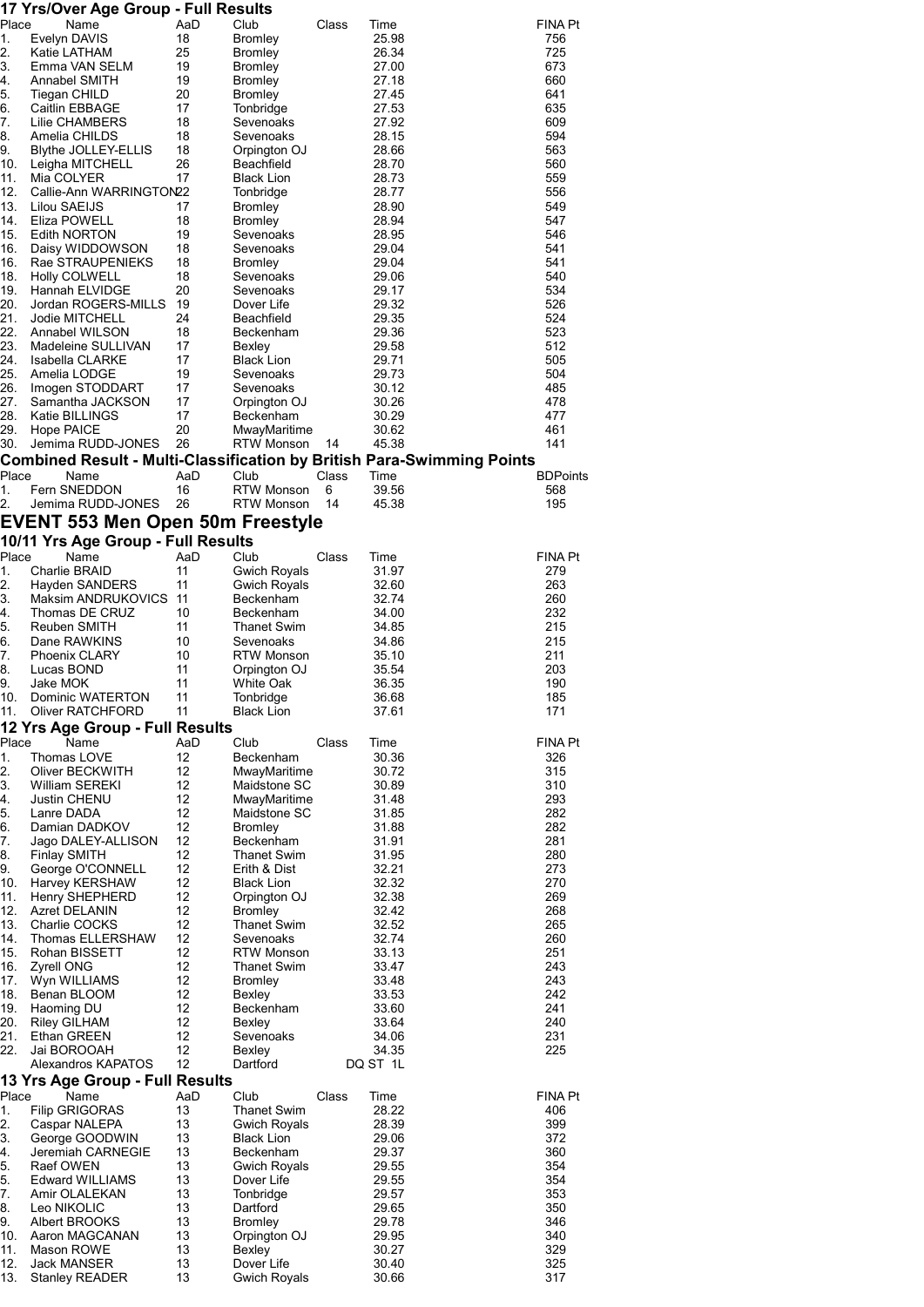| 14.<br>15.  | Aaron GREEN<br>James TAYLOR-WRIGHT 13      | 13        | Sevenoaks<br>RTW Monson                  |       | 30.81<br>30.84 | 312<br>311     |
|-------------|--------------------------------------------|-----------|------------------------------------------|-------|----------------|----------------|
| 16.         | Dylan ODELEYE                              | 13        | <b>Bromley</b>                           |       | 30.96          | 308            |
| 17.         | David DICK                                 | 13        | Erith & Dist                             |       | 31.07          | 304            |
| 18.         | Rishan SHANKAR                             | 13        | Beckenham                                |       | 31.24          | 299            |
| 19.<br>20.  | Sebastian HARMER<br>Oliver GOODE           | 13<br>13  | Maidstone SC<br>Beckenham                |       | 31.40<br>31.42 | 295<br>294     |
| 21.         | <b>Nathaniel SAWYER</b>                    | 13        | Beckenham                                |       | 31.85          | 282            |
| 22.         | Alberto JOHNSON                            | 13        | Beckenham                                |       | 32.13          | 275            |
| 23.         | George FARTHING                            | 13        | Orpington OJ                             |       | 33.38          | 245            |
|             | 14 Yrs Age Group - Full Results            |           |                                          |       |                |                |
| Place<br>1. | Name<br>Aran BISSETT                       | AaD<br>14 | Club<br>RTW Monson                       | Class | Time<br>25.35  | FINA Pt<br>561 |
| 2.          | Ralph SEREKI                               | 14        | Maidstone SC                             |       | 26.53          | 489            |
| 3.          | Max EL-MOKADEM                             | 14        | <b>RTW Monson</b>                        |       | 26.54          | 489            |
| 4.          | Oscar COLYER                               | 14        | <b>Black Lion</b>                        |       | 27.68          | 431            |
| 5.<br>6.    | Sonny LANDEMAN<br>Joshua KINSAMBWE         | 14<br>14  | Bromley<br>Erith & Dist                  |       | 27.80<br>28.50 | 425<br>394     |
| 7.          | Xian Ming Ll                               | 14        | Tonbridge                                |       | 28.52          | 394            |
| 8.          | Kal-EI NTIAMOAH                            | 14        | Beckenham                                |       | 28.55          | 392            |
| 9.          | Finn JACKSON                               | 14        | Maidstone SC                             |       | 28.58          | 391            |
| 10.<br>11.  | Ashton SUTTON<br>Michael BANKS             | 14<br>14  | Thanet Swim                              |       | 28.70<br>28.71 | 386            |
| 12.         | Max POSTLETHWAITE                          | 14        | <b>Bromley</b><br>Dartford               |       | 28.79          | 386<br>383     |
| 13.         | Harry COCKS                                | 14        | Thanet Swim                              |       | 28.96          | 376            |
| 14.         | Alex DUNSMORE                              | 14        | Erith & Dist                             |       | 28.97          | 376            |
| 15.         | James MURDOCH                              | 14        | Thanet Swim                              |       | 29.08          | 371            |
| 16.<br>17.  | Yahia ERAIBEY<br>Nedas LIUTKEVICIUS        | 14<br>14  | <b>Thanet Swim</b><br><b>Thanet Swim</b> |       | 29.24<br>29.26 | 365<br>364     |
| 18.         | Daniel HARDING                             | 14        | Larkfield                                |       | 29.62          | 351            |
| 19.         | Harri KOKKINI                              | 14        | Beckenham                                |       | 29.70          | 348            |
| 20.         | Zac D'CRUZ                                 | 14        | Gravesend                                |       | 29.88          | 342            |
| 21.<br>22.  | Xavier CURTIS                              | 14        | Folkestone                               |       | 30.15          | 333<br>332     |
| 23.         | Oluwatimilehin ADELOWO14<br>Joshua SCANLAN | 14        | Saxon Crown<br>Gwich Royals              |       | 30.18<br>30.22 | 331            |
| 24.         | James BELTON                               | 14        | Bromley                                  |       | 30.79          | 313            |
|             | 15 Yrs Age Group - Full Results            |           |                                          |       |                |                |
| Place       | Name                                       | AaD       | Club                                     | Class | Time           | FINA Pt        |
| 1.          | Ruben COWLEY ANTELO15                      |           | Tonbridge                                |       | 25.95          | 523            |
| 2.<br>3.    | Kevin CAO<br>Jack PASS                     | 15<br>15  | <b>Gwich Royals</b><br>Sevenoaks         |       | 26.11<br>26.31 | 513<br>501     |
| 4.          | Demi ALLI                                  | 15        | Sevenoaks                                |       | 26.41          | 496            |
| 5.          | <b>Frederick JONES</b>                     | 15        | RTW Monson                               |       | 26.54          | 489            |
| 6.          | <b>Edouard LECUYER</b>                     | 15        | <b>Bromley</b>                           |       | 26.64          | 483            |
| 7.<br>8.    | Alex YOUSEMAN<br>Tom HAWKINS               | 15<br>15  | <b>Black Lion</b><br>Bexley              |       | 26.83<br>26.84 | 473<br>472     |
| 9.          | Joshua INGLIS                              | 15        | <b>Bromley</b>                           |       | 26.88          | 470            |
| 10.         | Chengze DUAN                               | 15        | Sevenoaks                                |       | 27.11          | 458            |
| 11.         | Sebastian WILLIAMS                         | 15        | Beckenham                                |       | 27.19          | 454            |
| 12.<br>13.  | Thomas LONG<br>William CROSSLAND           | 15<br>15  | Gravesend<br><b>RTW Monson</b>           |       | 27.29<br>27.31 | 449<br>448     |
| 14.         | Hayden ANNAN                               | 15        | <b>RTW Monson</b>                        |       | 27.40          | 444            |
| 15.         | Amel DELANIN                               | 15        | <b>Bromley</b>                           |       | 27.60          | 434            |
| 16.         | Vince MOK                                  | 15        | White Oak                                |       | 27.71<br>27.71 | 429            |
| 16.<br>18.  | Thomas GOLDUP<br>Harri-James ISAACS        | 15<br>15  | Dover Life<br>MwayMaritime               |       | 27.75          | 429<br>427     |
| 19.         | Andreas KOKKINI                            | 15        | Beckenham                                |       | 27.92          | 420            |
| 20.         | Louis TAYLOR                               | 15        | Orpington OJ                             |       | 27.99          | 416            |
| 21.         | <b>Marcus RICHARDS</b>                     | 15        | Maidstone SC                             |       | 28.05          | 414            |
| 22.<br>23.  | Lucas BRYL<br>Alexander TOLLIT             | 15<br>15  | <b>Bromley</b><br><b>RTW Monson</b>      |       | 28.08<br>28.16 | 412<br>409     |
| 24.         | <b>Thomas BARRETT</b>                      | 15        | Orpington OJ                             |       | 28.23          | 406            |
| 25.         | <b>Charlie BRICE</b>                       | 15        | Tonbridge                                |       | 28.41          | 398            |
| 26.         | Mitchel BROSCH                             | 15        | Tonbridge                                |       | 28.47          | 396            |
| Place       | 16 Yrs Age Group - Full Results<br>Name    | AaD       | Club                                     | Class | Time           | <b>FINA Pt</b> |
| 1.          | Noah OLADELE-AJOSE                         | 16        | <b>Bromley</b>                           |       | 25.70          | 538            |
| 2.          | Oscar BEHRENS                              | 16        | Maidstone SC                             |       | 25.78          | 533            |
| 3.          | Chun Shing YUEN                            | 16        | Ashford Sch                              |       | 25.94          | 523            |
| 4.<br>5.    | Samuel LANDER<br>Callum FARROW             | 16<br>16  | <b>Bromley</b><br><b>Black Lion</b>      |       | 26.13<br>26.25 | 512<br>505     |
| 6.          | Liam HAMP                                  | 16        | Thanet Swim                              |       | 26.29          | 503            |
| 7.          | Luke ELLIS                                 | 16        | Beckenham                                |       | 26.81          | 474            |
| 8.          | Ethan SOUTHWARD                            | 16        | Beckenham                                |       | 26.85          | 472            |
| 9.<br>10.   | <b>Ashton EPHIGENE</b><br>Laurence WILSON  | 16<br>16  | Erith & Dist<br>Beckenham                |       | 26.89<br>26.90 | 470<br>469     |
| 11.         | Bryan DINEV                                | 16        | Bexley                                   |       | 26.91          | 469            |
| 12.         | Samuel RYAN                                | 16        | Orpington OJ                             |       | 26.93          | 468            |
| 12.         | Kadeen JEMMOTT                             | 16        | Bexley                                   |       | 26.93          | 468            |
| 14.<br>14.  | Adam ZOUALI<br>Jarred ADAMS                | 16<br>16  | Bexley<br>Gravesend                      |       | 27.11<br>27.11 | 458<br>458     |
| 16.         | Albert WHITLOCK                            | 16        | Sevenoaks                                |       | 27.14          | 457            |
| 17.         | Raphael HUILLE                             | 16        | Gwich Royals                             |       | 27.30          | 449            |
| 18.         | Alexander CORVER                           | 16        | <b>Bromley</b>                           |       | 27.36          | 446            |
| 19.         | Colm MATHEMA<br><b>Toby EDWARDS</b>        | 16<br>16  | <b>Thanet Swim</b><br><b>RTW Monson</b>  |       | 27.40<br>27.41 | 444<br>443     |
| 20.<br>21.  | Owen DUNSMORE                              | 16        | Erith & Dist                             |       | 27.42          | 443            |
| 22.         | James SUGRUE                               | 16        | Saxon Crown                              |       | 27.57          | 436            |
| 23.         | <b>Harrison MARTIN</b>                     | 16        | Gravesend                                |       | 27.70          | 430            |
| 24.         | <b>Charles STANLEY</b>                     | 16        | Maidstone SC                             |       | 28.13          | 410            |
| 25.         | Sam MARTIN-YOUNG                           | 16        | Sevenoaks                                |       | 28.69          | 387            |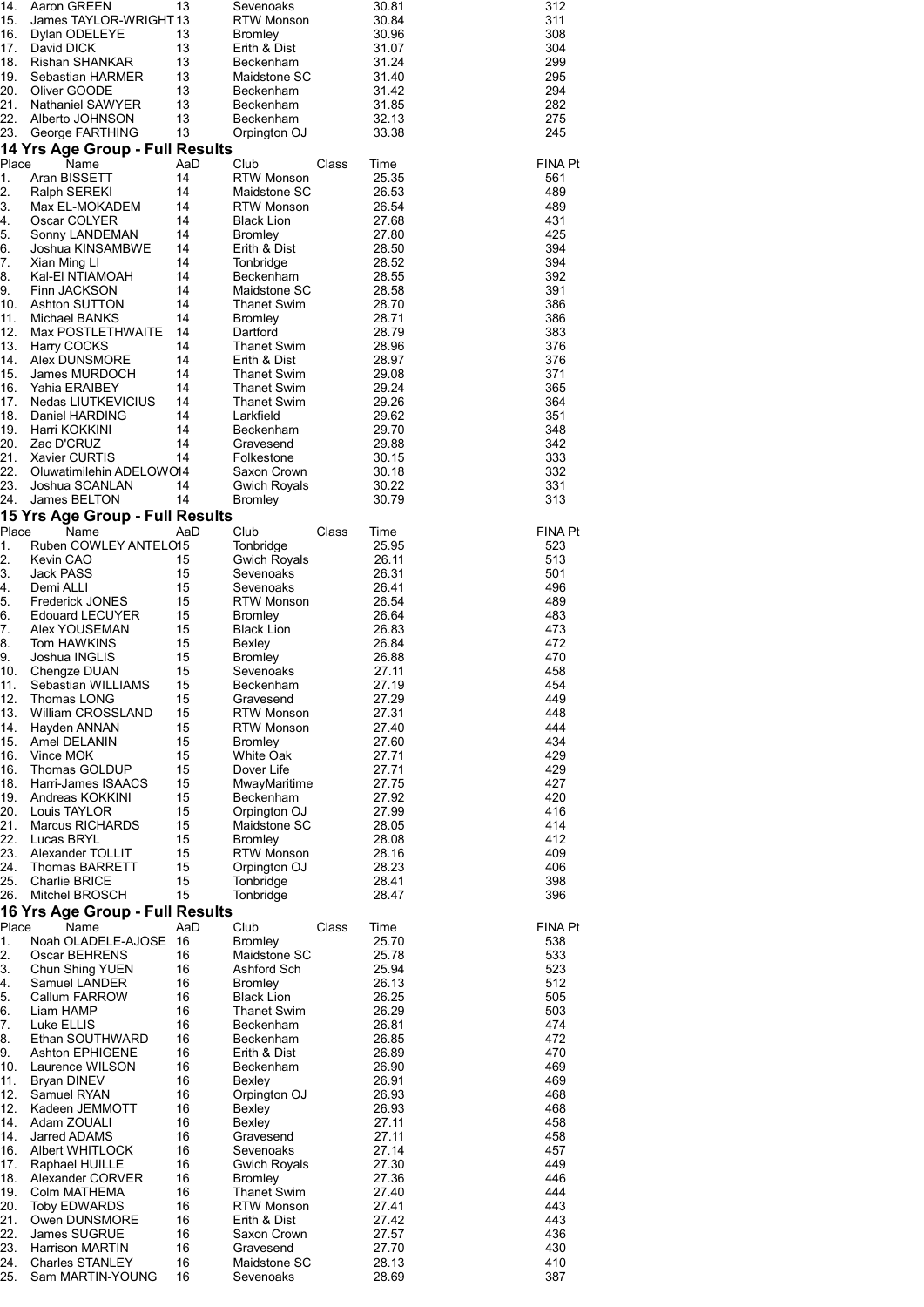|                                                                                           | 17 Yrs/Over Age Group - Full Results     |           |                                       |                                                                        |                        |                |
|-------------------------------------------------------------------------------------------|------------------------------------------|-----------|---------------------------------------|------------------------------------------------------------------------|------------------------|----------------|
| Place                                                                                     | Name                                     | AaD       | Club                                  | Class<br>Time                                                          | <b>FINA Pt</b>         |                |
| 1.                                                                                        | Joseph DOBB                              | 22        | <b>Bromley</b>                        | 24.23                                                                  | 642                    |                |
| 2.<br>3.                                                                                  | Daniel WILDING<br><b>James VICK</b>      | 18<br>23  | Erith & Dist<br>Erith & Dist          | 24.43<br>24.46                                                         | 627<br>624             |                |
| 3.                                                                                        | James CLEAVER                            | 17        | Beckenham                             | 24.46                                                                  | 624                    |                |
| 5.                                                                                        | Angel GRUEV                              | 18        | <b>Black Lion</b>                     | 24.52                                                                  | 620                    |                |
| 6.                                                                                        | Euan TERRY                               | 18        | Sevenoaks                             | 24.91                                                                  | 591                    |                |
| 7.                                                                                        | <b>Matthew ROGERS</b>                    | 22        | <b>Bromley</b>                        | 25.08                                                                  | 579                    |                |
| 8.<br>9.                                                                                  | Jaedon LYNCH<br>Albert BRANCH            | 17<br>17  | Sevenoaks<br>Sevenoaks                | 25.10<br>25.27                                                         | 578<br>566             |                |
| 10.                                                                                       | Nevan CHOU                               | 17        | <b>Bromley</b>                        | 25.32                                                                  | 563                    |                |
| 11.                                                                                       | Luca MCAVOY                              | 18        | <b>Thanet Swim</b>                    | 25.34                                                                  | 561                    |                |
| 12.                                                                                       | James SPROSTON                           | 17        | Erith & Dist                          | 25.37                                                                  | 559                    |                |
| 13.                                                                                       | David ALLEN                              | 17        | Sevenoaks                             | 25.43                                                                  | 555                    |                |
| 14.<br>15.                                                                                | Pravin MAHENDRAKUMAR9<br>Zachary RAYMOND | 18        | <b>Bromley</b><br>Sevenoaks           | 25.45<br>25.46                                                         | 554<br>553             |                |
| 16.                                                                                       | Adam FROST                               | 18        | Herne Bay                             | 25.49                                                                  | 552                    |                |
| 16.                                                                                       | George BASTER                            | 17        | Maidstone SC                          | 25.49                                                                  | 552                    |                |
| 18.                                                                                       | Noah ENTICKNAP                           | 17        | Sevenoaks                             | 25.54                                                                  | 548                    |                |
| 19.<br>20.                                                                                | George WISE<br>Matt BURROWS              | 19<br>17  | Dartford<br>Sevenoaks                 | 25.63<br>25.65                                                         | 543<br>541             |                |
| 21.                                                                                       | <b>Pharell NIMOH</b>                     | 18        | Bexley                                | 25.84                                                                  | 529                    |                |
| 22.                                                                                       | Archie HAWKINS                           | 17        | <b>Thanet Swim</b>                    | 25.98                                                                  | 521                    |                |
| 23.                                                                                       | Ben LANGDOWN                             | 18        | Orpington OJ                          | 26.05                                                                  | 517                    |                |
| 24.                                                                                       | <b>Timur KIRDAR</b>                      | 17        | <b>Bromley</b>                        | 26.06                                                                  | 516                    |                |
| 25.<br>26.                                                                                | Sebastian PICKERING<br>Caiden HIBBERT    | 17<br>17  | <b>Bromley</b><br>Sevenoaks           | 26.10<br>26.16                                                         | 514<br>510             |                |
| 27.                                                                                       | <b>Edward PAULING</b>                    | 18        | Beckenham                             | 26.19                                                                  | 508                    |                |
| 28.                                                                                       | Charlie ROWLEY                           | 19        | <b>Thanet Swim</b>                    | 26.45                                                                  | 494                    |                |
| 29.                                                                                       | <b>Billy BIRCHMORE</b>                   | 26        | Orpington OJ                          | 31.40<br>14                                                            | 295                    |                |
|                                                                                           |                                          |           |                                       | Combined Result - Multi-Classification by British Para-Swimming Points |                        |                |
| Place<br>1.                                                                               | Name<br><b>Billy BIRCHMORE</b>           | AaD<br>26 | Club<br>Orpington OJ                  | Class<br>Time<br>14<br>31.40                                           | <b>BDPoints</b><br>415 |                |
|                                                                                           |                                          |           |                                       | EVENT 554 FINAL OF EVENT 550 Women 10/11 Yrs 100m Breaststroke         |                        |                |
|                                                                                           | <b>Full Results</b>                      |           |                                       |                                                                        |                        |                |
| Place                                                                                     | Name                                     | AaD       | Club                                  | Time                                                                   | FINA Pt                | 50             |
| 1.                                                                                        | Olivia QUILLER                           | 11        | Maidstone SC                          | 1:27.22                                                                | 397                    | 41.46          |
| 2.                                                                                        | Maya CROMPTON                            | 11        | <b>Thanet Swim</b>                    | 1:33.93                                                                | 318                    |                |
| 3.                                                                                        | Jessica EVANS                            | 11        | Tonbridge                             | 1:37.24                                                                | 286                    | 47.66          |
| 4.<br>5.                                                                                  | Katie MILLAR                             | 11<br>11  | <b>Bromley</b>                        | 1:39.20                                                                | 270<br>266             |                |
| 6.                                                                                        | Lola BOURNER<br><b>Isabelle MAY</b>      | 11        | <b>Black Lion</b><br>Maidstone SC     | 1:39.71<br>1:41.63                                                     | 251                    | 48.36<br>48.83 |
| 7.                                                                                        | Sum Yau TSE                              | 11        | Tonbridge                             | 1:41.81                                                                | 249                    | 47.97          |
| 8.                                                                                        | Rosie HOLLANDS                           | 11        | Folkestone                            | 1:43.55                                                                | 237                    | 44.08          |
|                                                                                           |                                          |           |                                       | EVENT 555 FINAL OF EVENT 550 Women 12 Yrs 100m Breaststroke            |                        |                |
|                                                                                           | Full Results                             |           |                                       |                                                                        |                        |                |
|                                                                                           |                                          |           | Club                                  |                                                                        | FINA Pt                | 50             |
|                                                                                           | Name                                     | AaD       |                                       | Time                                                                   |                        |                |
|                                                                                           | Josephine LAWN                           | 12        | <b>Bromley</b>                        | 1:20.83                                                                | 499                    | 37.53          |
|                                                                                           | <b>Harriet GRIFFITHS</b><br>Ruby HALL    | 12<br>12  | <b>RTW Monson</b><br><b>White Oak</b> | 1:26.66                                                                | 405<br>366             | 42.38          |
|                                                                                           | Lowri WILLIAMS                           | 12        | Sevenoaks                             | 1:29.65<br>1:31.28                                                     | 346                    | 44.80          |
|                                                                                           | Amelia ASHTON                            | 12        | Sevenoaks                             | 1:31.43                                                                | 345                    | 43.16          |
|                                                                                           | Emilia NARKEVIC                          | 12        | Maidstone SC                          | 1:31.69                                                                | 342                    | 42.57          |
|                                                                                           | Kobisha MAHENDRAKUMAR                    |           | <b>Bromley</b>                        | 1:31.83                                                                | 340                    | 43.73          |
|                                                                                           | Isabella JONES                           | 12        | <b>RTW Monson</b>                     | 1:32.31                                                                | 335                    | 43.95          |
| Place<br>1.<br>2.<br>3.<br>4.<br>5.<br>6.<br>7.<br>8.                                     |                                          |           |                                       | EVENT 556 FINAL OF EVENT 550 Women 13 Yrs 100m Breaststroke            |                        |                |
|                                                                                           | <b>Full Results</b><br>Name              | AaD       | Club                                  | Time                                                                   | <b>FINA Pt</b>         | 50             |
| Place<br>1.                                                                               | Imogen MYLES                             | 13        | Sevenoaks                             | 1:19.67                                                                | 521                    |                |
|                                                                                           | Abigail SMILEY                           | 13        | <b>RTW Monson</b>                     | 1:20.30                                                                | 509                    | 37.80          |
|                                                                                           | Veronique CROZET                         | 13        | Gwich Royals                          | 1:23.87                                                                | 447                    | 39.75          |
|                                                                                           | Mia HUGHES                               | 13        | <b>Bromley</b>                        | 1:24.23                                                                | 441                    | 39.47          |
|                                                                                           | Amalie SMITH<br>Jessica SHIU             | 13<br>13  | Tonbridge<br>Beckenham                | 1:24.34<br>1:24.88                                                     | 439<br>431             | 39.52<br>40.64 |
|                                                                                           | Poppy TAYLOR                             | 13        | <b>Thanet Swim</b>                    | 1:24.93                                                                | 430                    | 40.29          |
|                                                                                           | Cara NEAL                                | 13        | Sevenoaks                             | 1:25.32                                                                | 424                    | 40.01          |
|                                                                                           |                                          |           |                                       | EVENT 557 FINAL OF EVENT 550 Women 14 Yrs 100m Breaststroke            |                        |                |
|                                                                                           | <b>Full Results</b>                      |           |                                       |                                                                        |                        |                |
|                                                                                           | Name                                     | AaD       | Club                                  | Time                                                                   | <b>FINA Pt</b>         | 50             |
|                                                                                           | Emilia OLIVER                            | 14        | <b>RTW Monson</b>                     | 1:16.87                                                                | 580                    | 36.68          |
|                                                                                           | <b>Charlotte FIELD</b>                   | 14<br>14  | Orpington OJ                          | 1:17.96                                                                | 556                    |                |
|                                                                                           | Olivia DUNN<br>Ellie ROGERS              | 14        | Beckenham<br>Tonbridge                | 1:21.19<br>1:22.40                                                     | 492<br>471             | 38.17<br>40.52 |
|                                                                                           | <b>Jessica EVERETT</b>                   | 14        | <b>Gwich Royals</b>                   | 1:24.18                                                                | 442                    | 39.64          |
|                                                                                           | Danielle LEGGE                           | 14        | <b>Black Lion</b>                     | 1:24.73                                                                | 433                    | 39.62          |
|                                                                                           | Heidi WALKIN                             | 14        | <b>Thanet Swim</b>                    | 1:25.15                                                                | 427                    | 39.59          |
|                                                                                           | Jemima TOPPING                           | 14        | <b>Thanet Swim</b>                    | DQ SA 1L                                                               |                        |                |
|                                                                                           |                                          |           |                                       | EVENT 558 FINAL OF EVENT 550 Women 15 Yrs 100m Breaststroke            |                        |                |
| 2.<br>3.<br>4.<br>5.<br>6.<br>7.<br>8.<br>Place<br>1.<br>2.<br>3.<br>4.<br>5.<br>6.<br>7. | <b>Full Results</b>                      |           |                                       |                                                                        |                        |                |
| Place<br>1.                                                                               | Name<br>Natasha GREER                    | AaD<br>15 | Club<br><b>Gwich Royals</b>           | Time<br>1:18.68                                                        | FINA Pt<br>541         | 50<br>37.50    |

| Place | Name                  | AaD | Club         | Time    | FINA Pt | 50    |
|-------|-----------------------|-----|--------------|---------|---------|-------|
|       | Natasha GREER         | 15  | Gwich Royals | 1:18.68 | 541     | 37.50 |
| 2.    | Evie SMITH            | 15  | Maidstone SC | 1:19.49 | 525     |       |
|       | Lan LE                | 15  | Bexlev       | 1:20.57 | 504     | 37.01 |
| 4.    | Annie SANDERS         | 15  | Gwich Royals | 1:22.16 | 475     | 38.73 |
| 5.    | Isobelle DILL-RUSSELL | -15 | Dover Life   | 1:23.52 | 452     | 39.17 |
| 6.    | Louise TAYLOR         | 15  | Beckenham    | 1:24.94 | 430     | 39.15 |
|       |                       |     |              |         |         |       |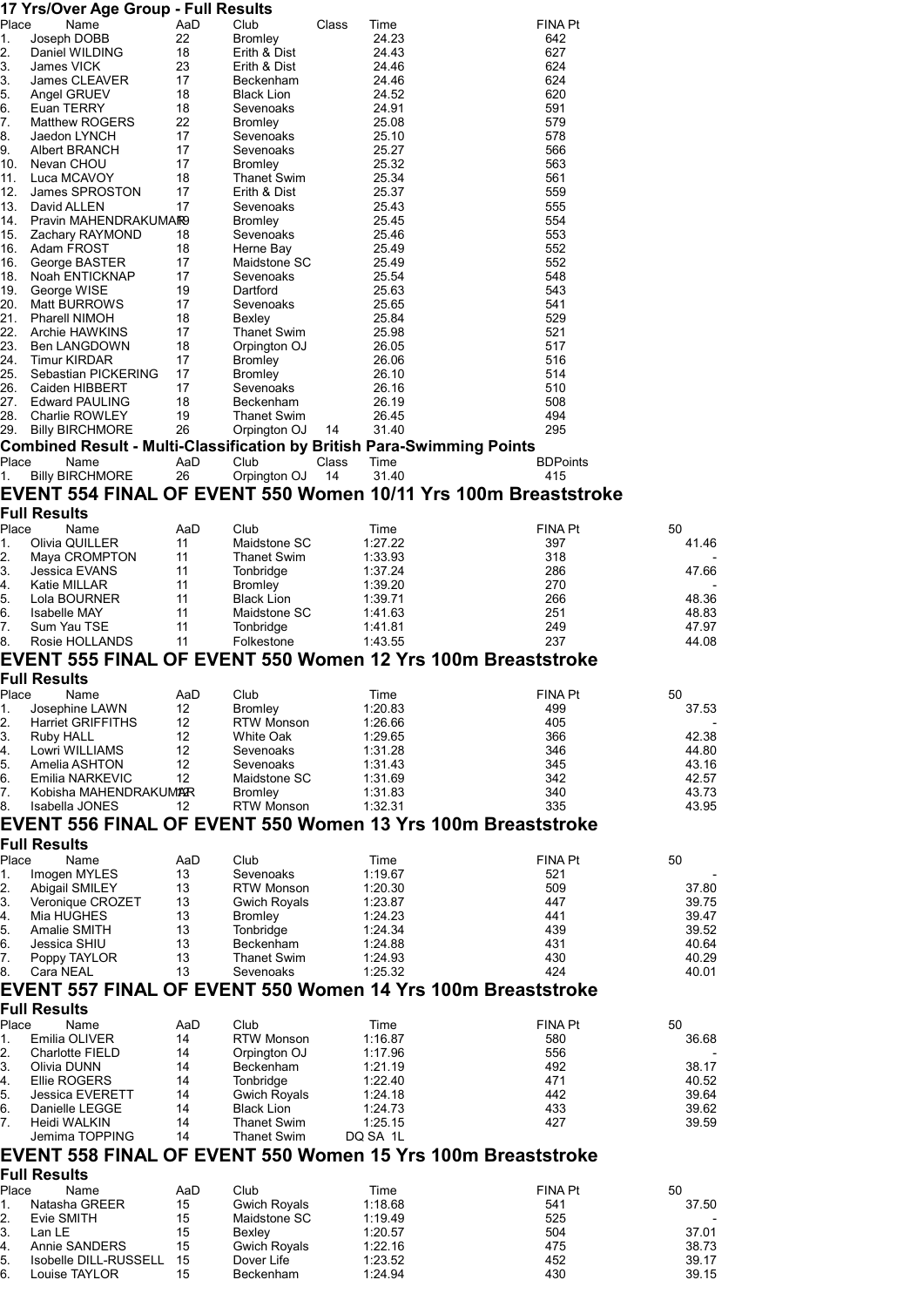| 7.                                                                                 | <b>Isobel CAMPBELL</b>                                       | 15        | Beckenham                                 | 1:25.10            | 427                                                              | 39.09          |  |  |
|------------------------------------------------------------------------------------|--------------------------------------------------------------|-----------|-------------------------------------------|--------------------|------------------------------------------------------------------|----------------|--|--|
| 8.                                                                                 | Danielle VAN DER MERWE5                                      |           | Sevenoaks                                 | 1:25.71            | 418                                                              | 39.51          |  |  |
| EVENT 559 FINAL OF EVENT 550 Women 16 Yrs 100m Breaststroke<br><b>Full Results</b> |                                                              |           |                                           |                    |                                                                  |                |  |  |
| Place                                                                              | Name                                                         | AaD       | Club                                      | Time               | <b>FINA Pt</b>                                                   | 50             |  |  |
| 1.                                                                                 | <b>Lilly-Marie DERRY</b>                                     | 16        | Sevenoaks                                 | 1:18.52            | 544                                                              |                |  |  |
| 2.                                                                                 | Hannah LEWIS                                                 | 16        | <b>Bromley</b>                            | 1:18.61            | 542                                                              | 38.01          |  |  |
| 3.                                                                                 | Zoe EVERETT                                                  | 16        | <b>Gwich Royals</b>                       | 1:19.37            | 527                                                              | 36.96          |  |  |
| 4.<br>5.                                                                           | Martha ROBERTS<br>Amber PIPER                                | 16<br>16  | Sevenoaks                                 | 1:20.34<br>1:20.73 | 508<br>501                                                       | 38.03<br>38.84 |  |  |
| 6.                                                                                 | Ella-Louise DOYLE                                            | 16        | <b>Thanet Swim</b><br><b>Gwich Royals</b> | 1:21.12            | 494                                                              | 37.39          |  |  |
| 7.                                                                                 | Amy TOPPING                                                  | 16        | <b>Thanet Swim</b>                        | 1:21.34            | 490                                                              | 38.44          |  |  |
| 8.                                                                                 | Erin O'HARA                                                  | 16        | Saxon Crown                               | 1:23.81            | 448                                                              | 38.82          |  |  |
|                                                                                    |                                                              |           |                                           |                    | EVENT 560 FINAL OF EVENT 550 Women 17 Yrs/Over 100m Breaststroke |                |  |  |
|                                                                                    | Full Results                                                 |           |                                           |                    |                                                                  |                |  |  |
| Place                                                                              | Name                                                         | AaD       | Club                                      | Time               | <b>FINA Pt</b>                                                   | 50             |  |  |
| 1.                                                                                 | Maddison LAY                                                 | 18        | <b>Thanet Swim</b>                        | 1:14.73            | 631                                                              | 34.52          |  |  |
| 2.<br>3.                                                                           | Lily JEWELL<br>Eliza POWELL                                  | 20<br>18  | <b>Thanet Swim</b><br><b>Bromley</b>      | 1:15.13<br>1:16.02 | 621<br>600                                                       | 36.09          |  |  |
| 4.                                                                                 | Isobella ADAMS-HOWARD9                                       |           | Beckenham                                 | 1:17.73            | 561                                                              | 36.91          |  |  |
| 5.                                                                                 | Imogen STODDART                                              | 17        | Sevenoaks                                 | 1:17.89            | 558                                                              | 36.18          |  |  |
| 6.                                                                                 | <b>Holly GEAKE</b>                                           | 17        | Tonbridge                                 | 1:20.12            | 512                                                              | 37.32          |  |  |
| 7.                                                                                 | Lilou SAEIJS                                                 | 17        | <b>Bromley</b>                            | 1:21.11            | 494                                                              | 37.81          |  |  |
| 8.                                                                                 | Samantha JACKSON                                             | 17        | Orpington OJ                              | 1:24.87            | 431                                                              | 39.45          |  |  |
|                                                                                    | EVENT 561 FINAL OF EVENT 551 Men 10/11 Yrs 100m Breaststroke |           |                                           |                    |                                                                  |                |  |  |
|                                                                                    | <b>Full Results</b>                                          |           |                                           |                    |                                                                  |                |  |  |
| Place<br>1.                                                                        | Name<br>Charlie BRAID                                        | AaD<br>11 | Club<br><b>Gwich Royals</b>               | Time<br>1:33.85    | <b>FINA Pt</b><br>222                                            | 50<br>46.32    |  |  |
| 2.                                                                                 | Arthur DRIVER                                                | 11        | Beckenham                                 | 1:35.09            | 214                                                              |                |  |  |
| 3.                                                                                 | Hayden SANDERS                                               | 11        | <b>Gwich Royals</b>                       | 1:36.97            | 201                                                              | 45.81          |  |  |
| 4.                                                                                 | Dominic WATERTON                                             | 11        | Tonbridge                                 | 1:42.88            | 168                                                              |                |  |  |
| 5.                                                                                 | Aaron CHEN                                                   | 11<br>11  | <b>Gwich Royals</b>                       | 1:44.31            | 162                                                              | 49.08          |  |  |
| 6.<br>7.                                                                           | <b>Oliver CARR</b><br>Jake MOK                               | 11        | Maidstone SC<br><b>White Oak</b>          | 1:44.81<br>1:47.50 | 159<br>148                                                       | 50.05<br>50.49 |  |  |
| 8.                                                                                 | Lucas BOND                                                   | 11        | Orpington OJ                              | 1:49.76            | 139                                                              | 52.23          |  |  |
|                                                                                    | EVENT 562 FINAL OF EVENT 551 Men 12 Yrs 100m Breaststroke    |           |                                           |                    |                                                                  |                |  |  |
|                                                                                    | Full Results                                                 |           |                                           |                    |                                                                  |                |  |  |
| Place                                                                              | Name                                                         | AaD       | Club                                      | Time               | <b>FINA Pt</b>                                                   | 50             |  |  |
| 1.                                                                                 | <b>Ben NEGUS</b>                                             | 12        | Gwich Royals                              | 1:25.79            | 291                                                              | 41.27          |  |  |
| 2.                                                                                 | Thomas ELLERSHAW                                             | 12        | Sevenoaks                                 | 1:27.35            | 276                                                              |                |  |  |
| 3.                                                                                 | <b>Henry SHEPHERD</b><br>William WEST                        | 12<br>12  | Orpington OJ                              | 1:28.22            | 268<br>228                                                       | 43.52<br>44.52 |  |  |
| 4.<br>5.                                                                           | <b>Zyrell ONG</b>                                            | 12        | <b>Thanet Swim</b><br><b>Thanet Swim</b>  | 1:33.02<br>1:33.43 | 225                                                              |                |  |  |
| 6.                                                                                 | Jago DALEY-ALLISON                                           | 12        | Beckenham                                 | 1:36.34            | 205                                                              | 45.45          |  |  |
| 7.                                                                                 | Wyn WILLIAMS                                                 | 12        | <b>Bromley</b>                            | 1:38.13            | 194                                                              | 45.64          |  |  |
|                                                                                    | Ayotunde DAUDA                                               | 12        | Saxon Crown                               | DQ T 1L            |                                                                  |                |  |  |
|                                                                                    | EVENT 563 FINAL OF EVENT 551 Men 13 Yrs 100m Breaststroke    |           |                                           |                    |                                                                  |                |  |  |
|                                                                                    | Full Results                                                 |           |                                           |                    |                                                                  |                |  |  |
| Place                                                                              | Name                                                         | AaD       | Club                                      | Time               | <b>FINA Pt</b>                                                   | 50             |  |  |
| 1.<br>2.                                                                           | Jeremiah CARNEGIE<br>Caspar NALEPA                           | 13<br>13  | Beckenham<br><b>Gwich Royals</b>          | 1:15.90<br>1:20.51 | 420<br>352                                                       | 36.81          |  |  |
| 3.                                                                                 | James TAYLOR-WRIGHT 13                                       |           | <b>RTW Monson</b>                         | 1:21.11            | 344                                                              | 39.47          |  |  |
| 4.                                                                                 | Oscar FARTHING                                               | 13        | <b>Thanet Swim</b>                        | 1:21.79            | 336                                                              | 38.62          |  |  |
| 5.                                                                                 | <b>Edward WILLIAMS</b>                                       | 13        | Dover Life                                | 1:24.80            | 301                                                              |                |  |  |
| 6.<br>7.                                                                           | William HOLDEN<br><b>Stanley READER</b>                      | 13<br>13  | Bexley<br><b>Gwich Royals</b>             | 1:24.84<br>1:27.27 | 301<br>276                                                       | 40.29<br>41.03 |  |  |
| 8.                                                                                 | <b>Rishan SHANKAR</b>                                        | 13        | Beckenham                                 | 1:27.69            | 272                                                              | 41.38          |  |  |
|                                                                                    | EVENT 564 FINAL OF EVENT 551 Men 14 Yrs 100m Breaststroke    |           |                                           |                    |                                                                  |                |  |  |
|                                                                                    | Full Results                                                 |           |                                           |                    |                                                                  |                |  |  |
| Place                                                                              | Name                                                         | AaD       | Club                                      | Time               | <b>FINA Pt</b>                                                   | 50             |  |  |
| 1.                                                                                 | Aran BISSETT                                                 | 14        | <b>RTW Monson</b>                         | 1:11.83            | 496                                                              | 33.93          |  |  |
| 2.                                                                                 | Max EL-MOKADEM                                               | 14        | <b>RTW Monson</b>                         | 1:14.00            | 454                                                              |                |  |  |
| 3.                                                                                 | Kal-EI NTIAMOAH                                              | 14        | Beckenham                                 | 1:17.11            | 401                                                              | 36.79          |  |  |
| 4.<br>5.                                                                           | Charley KING<br>Harry COCKS                                  | 14<br>14  | <b>Thanet Swim</b><br><b>Thanet Swim</b>  | 1:19.48<br>1:21.61 | 366<br>338                                                       | 37.00<br>37.92 |  |  |
| 6.                                                                                 | Aubry ARMADA BENNET14                                        |           | Sevenoaks                                 | 1:22.99            | 321                                                              | 38.45          |  |  |
| 7.                                                                                 | Oscar COLYER                                                 | 14        | <b>Black Lion</b>                         | 1:23.11            | 320                                                              | 38.58          |  |  |
| 8.                                                                                 | Oliver BOYCE                                                 | 14        | Tonbridge                                 | 1:24.37            | 306                                                              | 38.57          |  |  |
|                                                                                    | EVENT 565 FINAL OF EVENT 551 Men 15 Yrs 100m Breaststroke    |           |                                           |                    |                                                                  |                |  |  |
|                                                                                    | Full Results                                                 |           |                                           |                    |                                                                  |                |  |  |
| Place                                                                              | Name                                                         | AaD       | Club                                      | Time               | <b>FINA Pt</b>                                                   | 50             |  |  |
| 1.                                                                                 | Joshua INGLIS                                                | 15        | <b>Bromley</b>                            | 1:10.03            | 535                                                              | 33.91          |  |  |
| 2.<br>3.                                                                           | Demi ALLI<br><b>Finley GILHAM</b>                            | 15<br>15  | Sevenoaks<br>Bexley                       | 1:12.17<br>1:12.27 | 489<br>487                                                       | 33.59          |  |  |
| 4.                                                                                 | Oliver WARNER                                                | 15        | <b>Bromley</b>                            | 1:12.39            | 485                                                              | 34.64          |  |  |
| 5.                                                                                 | Alexander TOLLIT                                             | 15        | <b>RTW Monson</b>                         | 1:14.61            | 443                                                              | 36.07          |  |  |
| 6.                                                                                 | Tom HAWKINS                                                  | 15        | Bexley                                    | 1:15.44            | 428                                                              | 34.42          |  |  |
| 7.                                                                                 | Lucas MAULE<br>Nam LE                                        | 15<br>15  | Sevenoaks                                 | 1:15.86            | 421<br>394                                                       | 35.87<br>34.72 |  |  |
| 8.                                                                                 | EVENT 566 FINAL OF EVENT 551 Men 16 Yrs 100m Breaststroke    |           | Bexley                                    | 1:17.53            |                                                                  |                |  |  |
|                                                                                    |                                                              |           |                                           |                    |                                                                  |                |  |  |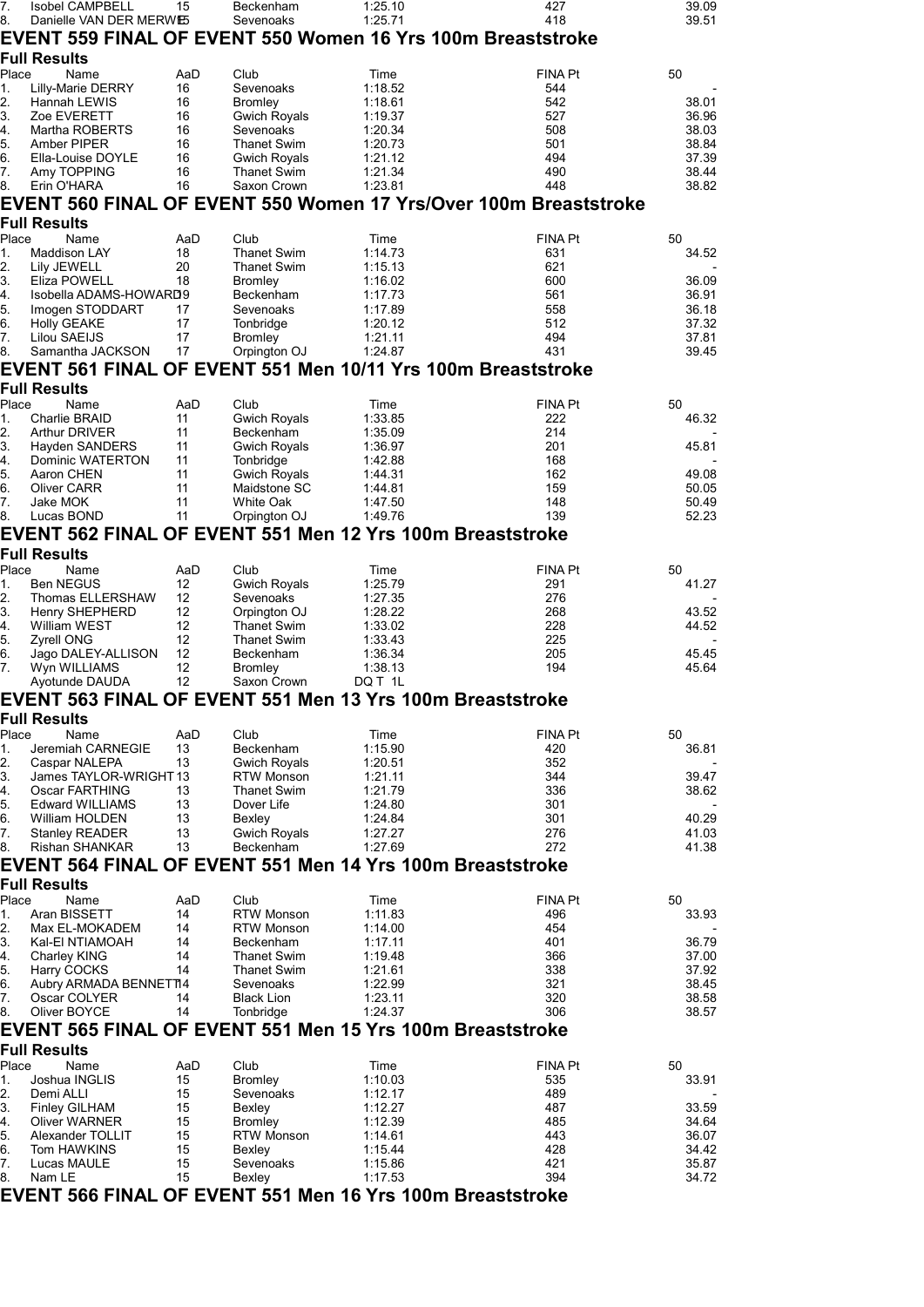|                                                                                                                                                                                                             | <b>Full Results</b>                          |                         |                                        |                                                                |                       |                |
|-------------------------------------------------------------------------------------------------------------------------------------------------------------------------------------------------------------|----------------------------------------------|-------------------------|----------------------------------------|----------------------------------------------------------------|-----------------------|----------------|
| Place<br>1.                                                                                                                                                                                                 | Name<br>Alexander CORVER                     | AaD<br>16               | Club<br><b>Bromley</b>                 | Time<br>1:07.77                                                | FINA Pt<br>591        | 50<br>31.69    |
| 2.                                                                                                                                                                                                          | Sam MARTIN-YOUNG                             | 16                      | Sevenoaks                              | 1:10.77                                                        | 519                   |                |
| 3.                                                                                                                                                                                                          | Albert WHITLOCK                              | 16                      | Sevenoaks                              | 1:11.70                                                        | 499                   | 34.69          |
| 4.                                                                                                                                                                                                          | Christian PAULING                            | 16                      | Beckenham                              | 1:12.41                                                        | 484                   | 34.09          |
| 5.                                                                                                                                                                                                          | Kadeen JEMMOTT                               | 16                      | Bexley                                 | 1:14.32                                                        | 448                   | 34.24          |
| 6.<br>7.                                                                                                                                                                                                    | Kieran ELVY                                  | 16<br>16                | Sevenoaks                              | 1:16.22<br>1:16.32                                             | 415<br>413            | 35.34<br>35.90 |
| 8.                                                                                                                                                                                                          | Bryan DINEV<br>Oakley PRICE                  | 16                      | Bexley<br>Folkestone                   | 1:17.69                                                        | 392                   | 36.68          |
|                                                                                                                                                                                                             |                                              |                         |                                        | EVENT 567 FINAL OF EVENT 551 Men 17 Yrs/Over 100m Breaststroke |                       |                |
|                                                                                                                                                                                                             | <b>Full Results</b>                          |                         |                                        |                                                                |                       |                |
| Place                                                                                                                                                                                                       | Name                                         | AaD                     | Club                                   | Time                                                           | FINA Pt               | 50             |
| 1.                                                                                                                                                                                                          | <b>Matthew ROGERS</b>                        | 22                      | <b>Bromley</b>                         | 1:03.82                                                        | 707                   | 30.19          |
| 2.                                                                                                                                                                                                          | Pravin MAHENDRAKUMAR9                        |                         | <b>Bromley</b>                         | 1:04.83                                                        | 675                   |                |
| 3.<br>4.                                                                                                                                                                                                    | Callum WOOLFENDEN                            | 17<br>17                | Beckenham<br>Sevenoaks                 | 1:07.15<br>1:07.73                                             | 607<br>592            | 31.99<br>31.66 |
| 5.                                                                                                                                                                                                          | Matt BURROWS<br><b>Edward PAULING</b>        | 18                      | Beckenham                              | 1:09.92                                                        | 538                   | 32.81          |
| 6.                                                                                                                                                                                                          | Afuwape OLADELE-AJOSE7                       |                         | <b>Bromley</b>                         | 1:11.22                                                        | 509                   | 33.25          |
| 7.                                                                                                                                                                                                          | <b>Toby HENBEST</b>                          | 18                      | Tonbridge                              | 1:11.42                                                        | 505                   | 32.71          |
| 8.                                                                                                                                                                                                          | Sebastian PICKERING                          | 17                      | <b>Bromley</b>                         | 1:11.45                                                        | 504                   | 33.71          |
|                                                                                                                                                                                                             |                                              |                         |                                        | EVENT 568 FINAL OF EVENT 552 Women 10/11 Yrs 50m Freestyle     |                       |                |
|                                                                                                                                                                                                             | <b>Full Results</b>                          |                         |                                        |                                                                |                       |                |
| Place<br>1.                                                                                                                                                                                                 | Name<br>Jessica EVANS                        | AaD<br>11               | Club<br>Tonbridge                      | Time<br>31.85                                                  | <b>FINA Pt</b><br>410 |                |
| 2.                                                                                                                                                                                                          | Bella FLAVIN                                 | 11                      | Sevenoaks                              | 32.24                                                          | 395                   |                |
| 3.                                                                                                                                                                                                          | Olivia QUILLER                               | 11                      | Maidstone SC                           | 32.90                                                          | 372                   |                |
| 4.                                                                                                                                                                                                          | Jessica LONG                                 | 11                      | Bexley                                 | 33.07                                                          | 366                   |                |
| 5.                                                                                                                                                                                                          | Sophia CALOUDIS                              | 11<br>11                | <b>Thanet Swim</b><br><b>Beckenham</b> | 33.70<br>33.87                                                 | 346<br>341            |                |
| 6.<br>7.                                                                                                                                                                                                    | Rihanna YANKEY<br>Nel DZIKI                  | 11                      | <b>RTW Monson</b>                      | 34.02                                                          | 336                   |                |
| 8.                                                                                                                                                                                                          | Julia ELVIDGE                                | 11                      | Sevenoaks                              | 34.22                                                          | 330                   |                |
|                                                                                                                                                                                                             |                                              |                         |                                        | EVENT 569 FINAL OF EVENT 552 Women 12 Yrs 50m Freestyle        |                       |                |
|                                                                                                                                                                                                             | <b>Full Results</b>                          |                         |                                        |                                                                |                       |                |
| Place                                                                                                                                                                                                       | Name                                         | AaD                     | Club                                   | Time                                                           | <b>FINA Pt</b>        |                |
| 1.                                                                                                                                                                                                          | Josephine LAWN                               | 12                      | <b>Bromley</b>                         | 29.91                                                          | 495                   |                |
| 2.<br>3.                                                                                                                                                                                                    | <b>Harriet GRIFFITHS</b><br>Emilia NARKEVIC  | 12<br>$12 \overline{ }$ | <b>RTW Monson</b><br>Maidstone SC      | 30.89<br>31.22                                                 | 449<br>435            |                |
| 4.                                                                                                                                                                                                          | Isabella JONES                               | $12 \overline{ }$       | <b>RTW Monson</b>                      | 31.43                                                          | 427                   |                |
| 5.                                                                                                                                                                                                          | Olivia NORLEY                                | 12                      | <b>RTW Monson</b>                      | 32.02                                                          | 403                   |                |
| 6.                                                                                                                                                                                                          | Poppy TRAYNIER                               | 12                      | Beckenham                              | 32.20                                                          | 397                   |                |
| 7.<br>8.                                                                                                                                                                                                    | <b>Isla TURNER</b><br>Amelia SMITH           | 12<br>12                | <b>Gwich Royals</b><br>Bromley         | 32.24<br>32.26                                                 | 395<br>395            |                |
|                                                                                                                                                                                                             |                                              |                         |                                        | <b>EVENT 570 FINAL OF EVENT 552 Women 13 Yrs 50m Freestyle</b> |                       |                |
|                                                                                                                                                                                                             | <b>Full Results</b>                          |                         |                                        |                                                                |                       |                |
| Place                                                                                                                                                                                                       | Name                                         | AaD                     | Club                                   | Time                                                           | <b>FINA Pt</b>        |                |
| Π.                                                                                                                                                                                                          | Madeleine EVANS                              | 13                      | RTW Monson                             | 28.99                                                          | 544                   |                |
|                                                                                                                                                                                                             |                                              |                         |                                        |                                                                |                       |                |
|                                                                                                                                                                                                             | Daniella COLES                               | 13                      | Herne Bay                              | 29.59                                                          | 511                   |                |
|                                                                                                                                                                                                             | Chloe-Ann NAYLOR                             | 13                      | Beachfield                             | 29.72                                                          | 505                   |                |
|                                                                                                                                                                                                             | Mia HUGHES<br>Morgan PASHLEY                 | 13<br>13                | <b>Bromley</b><br>Maidstone SC         | 29.78<br>29.81                                                 | 502<br>500            |                |
|                                                                                                                                                                                                             | <b>Tilly POLLARD</b>                         | 13                      | Folkestone                             | 29.92                                                          | 495                   |                |
|                                                                                                                                                                                                             | Daisy DRAPER                                 | 13                      | Orpington OJ                           | 30.04                                                          | 489                   |                |
|                                                                                                                                                                                                             | Reese HUCKLE                                 | 13                      | <b>RTW Monson</b>                      | 30.31                                                          | 476                   |                |
|                                                                                                                                                                                                             |                                              |                         |                                        | EVENT 571 FINAL OF EVENT 552 Women 14 Yrs 50m Freestyle        |                       |                |
|                                                                                                                                                                                                             | <b>Full Results</b>                          |                         |                                        |                                                                |                       |                |
|                                                                                                                                                                                                             | Name                                         | AaD<br>14               | Club                                   | Time                                                           | FINA Pt               |                |
|                                                                                                                                                                                                             | Emilia OLIVER<br>Delyth TRIGGER              | 14                      | <b>RTW Monson</b><br>Bromley           | 28.92<br>29.18                                                 | 548<br>533            |                |
|                                                                                                                                                                                                             | Chloe EDWARDS                                | 14                      | <b>RTW Monson</b>                      | 29.34                                                          | 525                   |                |
|                                                                                                                                                                                                             | Hazel CHILD                                  | 14                      | Larkfield                              | 29.46                                                          | 518                   |                |
|                                                                                                                                                                                                             | Lilia FORNASIER                              | 14                      | Sevenoaks                              | 29.46                                                          | 518                   |                |
|                                                                                                                                                                                                             | Caitlyn SEMPLE<br>Athena CROMPTON            | 14<br>14                | Sevenoaks<br><b>Thanet Swim</b>        | 29.54<br>29.61                                                 | 514<br>510            |                |
|                                                                                                                                                                                                             | Anabel WARREN                                | 14                      | Sevenoaks                              | 30.08                                                          | 487                   |                |
|                                                                                                                                                                                                             |                                              |                         |                                        | EVENT 572 FINAL OF EVENT 552 Women 15 Yrs 50m Freestyle        |                       |                |
|                                                                                                                                                                                                             | <b>Full Results</b>                          |                         |                                        |                                                                |                       |                |
|                                                                                                                                                                                                             | Name                                         | AaD                     | Club                                   | Time                                                           | <b>FINA Pt</b>        |                |
|                                                                                                                                                                                                             | Hannah MURPHY                                | 15                      | Maidstone SC                           | 28.14                                                          | 595                   |                |
|                                                                                                                                                                                                             | Annie SANDERS                                | 15                      | <b>Gwich Royals</b>                    | 28.30                                                          | 585                   |                |
|                                                                                                                                                                                                             | <b>Beatrice PICKERING</b><br>Kahlen ARUNDELL | 15<br>15                | <b>Bromley</b><br>Maidstone SC         | 28.31<br>28.40                                                 | 584<br>578            |                |
|                                                                                                                                                                                                             | Evie SMITH                                   | 15                      | Maidstone SC                           | 28.44                                                          | 576                   |                |
|                                                                                                                                                                                                             | Emily SERAFINI                               | 15                      | <b>Bromley</b>                         | 28.54                                                          | 570                   |                |
|                                                                                                                                                                                                             | Emily-Rose EVANS                             | 15                      | Dover Life                             | 28.63                                                          | 565                   |                |
|                                                                                                                                                                                                             | Jessica GABLE                                | 15                      | <b>RTW Monson</b>                      | 28.79                                                          | 555                   |                |
|                                                                                                                                                                                                             |                                              |                         |                                        | EVENT 573 FINAL OF EVENT 552 Women 16 Yrs 50m Freestyle        |                       |                |
|                                                                                                                                                                                                             | <b>Full Results</b>                          |                         |                                        |                                                                |                       |                |
|                                                                                                                                                                                                             | Name<br>Izabella OKARO                       | AaD<br>16               | Club<br>Sevenoaks                      | Time<br>27.51                                                  | FINA Pt<br>636        |                |
|                                                                                                                                                                                                             | Kasia TITTERTON                              | 16                      | <b>Bromley</b>                         | 27.52                                                          | 636                   |                |
|                                                                                                                                                                                                             | Lola BURNS                                   | 16                      | Beckenham                              | 27.72                                                          | 622                   |                |
|                                                                                                                                                                                                             | Annabella COTTRELL                           | 16                      | <b>Gwich Royals</b>                    | 27.99                                                          | 604                   |                |
|                                                                                                                                                                                                             | <b>Lilly-Marie DERRY</b>                     | 16                      | Sevenoaks                              | 28.19                                                          | 591                   |                |
| 2.<br>3.<br>4.<br>5.<br>6.<br>7.<br>8.<br>Place<br>1.<br>2.<br>3.<br>4.<br>4.<br>6.<br>7.<br>8.<br>Place<br>1.<br>2.<br>3.<br>4.<br>5.<br>6.<br>7.<br>8.<br>Place<br>1.<br>2.<br>3.<br>4.<br>5.<br>6.<br>7. | Sophia O'NEILL<br>Katie WEEKLY               | 16<br>16                | Orpington OJ<br>Beckenham              | 29.24<br>29.38                                                 | 530<br>522            |                |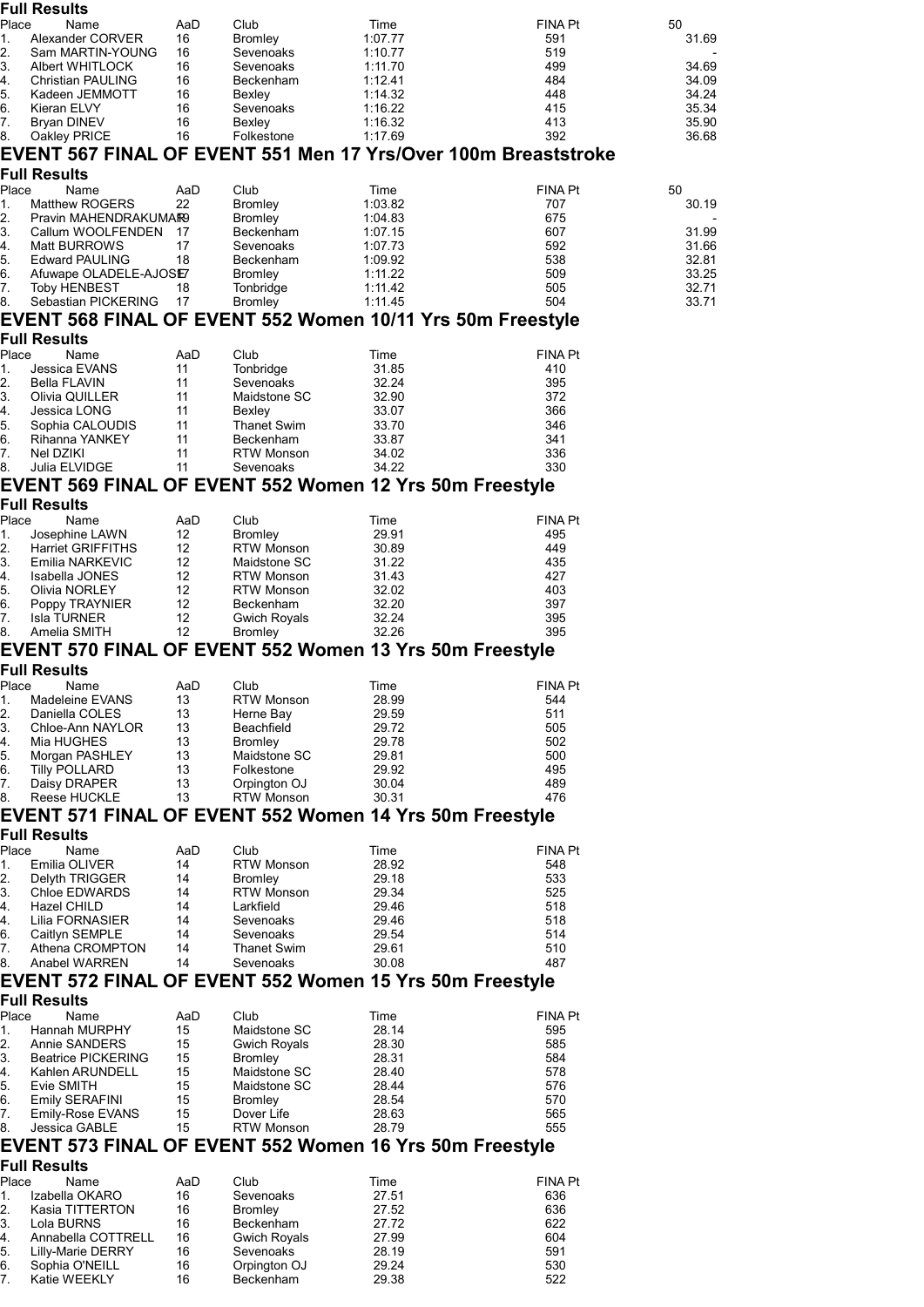| 8.       | Amber PIPER                         | 16        | <b>Thanet Swim</b>                | 29.50                                                        | 516            |
|----------|-------------------------------------|-----------|-----------------------------------|--------------------------------------------------------------|----------------|
|          |                                     |           |                                   | EVENT 574 FINAL OF EVENT 552 Women 17 Yrs/Over 50m Freestyle |                |
|          | <b>Full Results</b>                 |           |                                   |                                                              |                |
| Place    | Name                                | AaD       | Club                              | Time                                                         | <b>FINA Pt</b> |
| 1.       | Evelyn DAVIS                        | 18        | <b>Bromley</b>                    | 25.88                                                        | 765            |
| 2.       | Katie LATHAM                        | 25        | <b>Bromley</b>                    | 26.30                                                        | 729            |
| 3.<br>4. | Emma VAN SELM<br>Annabel SMITH      | 19<br>19  | <b>Bromley</b><br><b>Bromley</b>  | 26.76<br>26.98                                               | 692<br>675     |
| 5.       | Tiegan CHILD                        | 20        | <b>Bromley</b>                    | 27.26                                                        | 654            |
| 6.       | Caitlin EBBAGE                      | 17        | Tonbridge                         | 27.71                                                        | 623            |
| 7.       | Lilie CHAMBERS                      | 18        | Sevenoaks                         | 27.98                                                        | 605            |
| 8.       | Amelia CHILDS                       | 18        | Sevenoaks                         | 28.29                                                        | 585            |
|          |                                     |           |                                   | EVENT 575 FINAL OF EVENT 553 Men 10/11 Yrs 50m Freestyle     |                |
|          | <b>Full Results</b>                 |           |                                   |                                                              |                |
| Place    | Name                                | AaD       | Club                              | Time                                                         | <b>FINA Pt</b> |
| 1.       | Charlie BRAID                       | 11        | <b>Gwich Royals</b>               | 31.21                                                        | 300            |
| 2.       | Hayden SANDERS                      | 11        | <b>Gwich Royals</b>               | 31.98                                                        | 279            |
| 3.<br>4. | Maksim ANDRUKOVICS                  | -11<br>10 | Beckenham                         | 32.96                                                        | 255<br>232     |
| 5.       | Thomas DE CRUZ<br>Reuben SMITH      | 11        | Beckenham<br><b>Thanet Swim</b>   | 34.02<br>35.18                                               | 209            |
| 6.       | <b>Phoenix CLARY</b>                | 10        | <b>RTW Monson</b>                 | 35.76                                                        | 199            |
| 7.       | Lucas BOND                          | 11        | Orpington OJ                      | 35.89                                                        | 197            |
| 8.       | Dane RAWKINS                        | 10        | Sevenoaks                         | 35.95                                                        | 196            |
|          |                                     |           |                                   | EVENT 576 FINAL OF EVENT 553 Men 12 Yrs 50m Freestyle        |                |
|          | <b>Full Results</b>                 |           |                                   |                                                              |                |
| Place    | Name                                | AaD       | Club                              | Time                                                         | <b>FINA Pt</b> |
| 1.       | Thomas LOVE                         | 12        | Beckenham                         | 29.92                                                        | 341            |
| 2.       | Oliver BECKWITH                     | 12        | MwayMaritime                      | 30.03                                                        | 337            |
| 3.       | William SEREKI                      | 12        | Maidstone SC                      | 30.26                                                        | 329            |
| 4.       | Justin CHENU                        | 12        | MwayMaritime                      | 31.67                                                        | 287            |
| 5.<br>6. | Damian DADKOV<br>Lanre DADA         | 12<br>12  | <b>Bromley</b><br>Maidstone SC    | 31.87<br>31.96                                               | 282<br>280     |
| 7.       | <b>Finlay SMITH</b>                 | 12        | <b>Thanet Swim</b>                | 32.24                                                        | 272            |
| 8.       | Jago DALEY-ALLISON                  | 12        | Beckenham                         | 32.42                                                        | 268            |
|          |                                     |           |                                   | EVENT 577 FINAL OF EVENT 553 Men 13 Yrs 50m Freestyle        |                |
|          | <b>Full Results</b>                 |           |                                   |                                                              |                |
| Place    | Name                                | AaD       | Club                              | Time                                                         | <b>FINA Pt</b> |
| 1.       | <b>Filip GRIGORAS</b>               | 13        | <b>Thanet Swim</b>                | 27.97                                                        | 417            |
| 2.       | Caspar NALEPA                       | 13        | <b>Gwich Royals</b>               | 28.01                                                        | 416            |
| 3.       | George GOODWIN                      | 13        | <b>Black Lion</b>                 | 28.24                                                        | 405            |
| 4.       | Jeremiah CARNEGIE                   | 13        | Beckenham                         | 29.16                                                        | 368            |
| 5.<br>6. | <b>Edward WILLIAMS</b><br>Raef OWEN | 13<br>13  | Dover Life<br><b>Gwich Royals</b> | 29.56<br>29.71                                               | 353<br>348     |
| 7.       | Amir OLALEKAN                       | 13        | Tonbridge                         | 30.01                                                        | 338            |
| 8.       | Leo NIKOLIC                         | 13        | Dartford                          | 30.02                                                        | 337            |
|          |                                     |           |                                   | EVENT 578 FINAL OF EVENT 553 Men 14 Yrs 50m Freestyle        |                |
|          | <b>Full Results</b>                 |           |                                   |                                                              |                |
| Place    | Name                                | AaD       | Club                              | Time                                                         | <b>FINA Pt</b> |
| 1.       | Aran BISSETT                        | 14        | <b>RTW Monson</b>                 | 25.57                                                        | 546            |
| 2.       | Ralph SEREKI                        | 14        | Maidstone SC                      | 26.19                                                        | 508            |
| 3.       | Max EL-MOKADEM                      | 14        | <b>RTW Monson</b>                 | 26.36                                                        | 499            |
| 4.       | Oscar COLYER                        | 14        | <b>Black Lion</b>                 | 27.38                                                        | 445            |
| 5.<br>6. | Sonny LANDEMAN<br>Kal-EI NTIAMOAH   | 14<br>14  | Bromley<br>Beckenham              | 27.68<br>28.35                                               | 431<br>401     |
| 7.       | Joshua KINSAMBWE                    | 14        | Erith & Dist                      | 28.41                                                        | 398            |
| 8.       | Xian Ming LI                        | 14        | Tonbridge                         | 28.51                                                        | 394            |
|          |                                     |           |                                   | EVENT 579 FINAL OF EVENT 553 Men 15 Yrs 50m Freestyle        |                |
|          | <b>Full Results</b>                 |           |                                   |                                                              |                |
| Place    | Name                                | AaD       | Club                              | Time                                                         | <b>FINA Pt</b> |
| 1.       | Ruben COWLEY ANTELO15               |           | Tonbridge                         | 25.65                                                        | 541            |
| 2.       | Demi ALLI                           | 15        | Sevenoaks                         | 25.86                                                        | 528            |
| 3.       | Kevin CAO                           | 15        | <b>Gwich Royals</b>               | 25.93                                                        | 524            |
| 4.<br>5. | <b>Frederick JONES</b><br>Jack PASS | 15<br>15  | <b>RTW Monson</b><br>Sevenoaks    | 26.12<br>26.29                                               | 513<br>503     |
| 6.       | Tom HAWKINS                         | 15        | Bexley                            | 26.55                                                        | 488            |
| 7.       | Alex YOUSEMAN                       | 15        | <b>Black Lion</b>                 | 26.61                                                        | 485            |
| 8.       | <b>Edouard LECUYER</b>              | 15        | <b>Bromley</b>                    | 26.80                                                        | 474            |
|          |                                     |           |                                   | EVENT 580 FINAL OF EVENT 553 Men 16 Yrs 50m Freestyle        |                |
|          | <b>Full Results</b>                 |           |                                   |                                                              |                |
| Place    | Name                                | AaD       | Club                              | Time                                                         | <b>FINA Pt</b> |
| 1.       | Samuel LANDER                       | 16        | Bromley                           | 25.63                                                        | 543            |
| 2.       | Noah OLADELE-AJOSE                  | 16        | Bromley                           | 25.64                                                        | 542            |
| 3.       | Liam HAMP                           | 16<br>16  | Thanet Swim<br>Ashford Sch        | 25.67                                                        | 540<br>539     |
| 4.<br>5. | Chun Shing YUEN<br>Callum FARROW    | 16        | <b>Black Lion</b>                 | 25.68<br>25.78                                               | 533            |
| 6.       | Oscar BEHRENS                       | 16        | Maidstone SC                      | 25.80                                                        | 532            |
| 7.       | Ethan SOUTHWARD                     | 16        | Beckenham                         | 26.74                                                        | 478            |
| 8.       | Luke ELLIS                          | 16        | Beckenham                         | 27.09                                                        | 459            |
|          |                                     |           |                                   | EVENT 581 FINAL OF EVENT 553 Men 17 Yrs/Over 50m Freestyle   |                |
|          |                                     |           |                                   |                                                              |                |